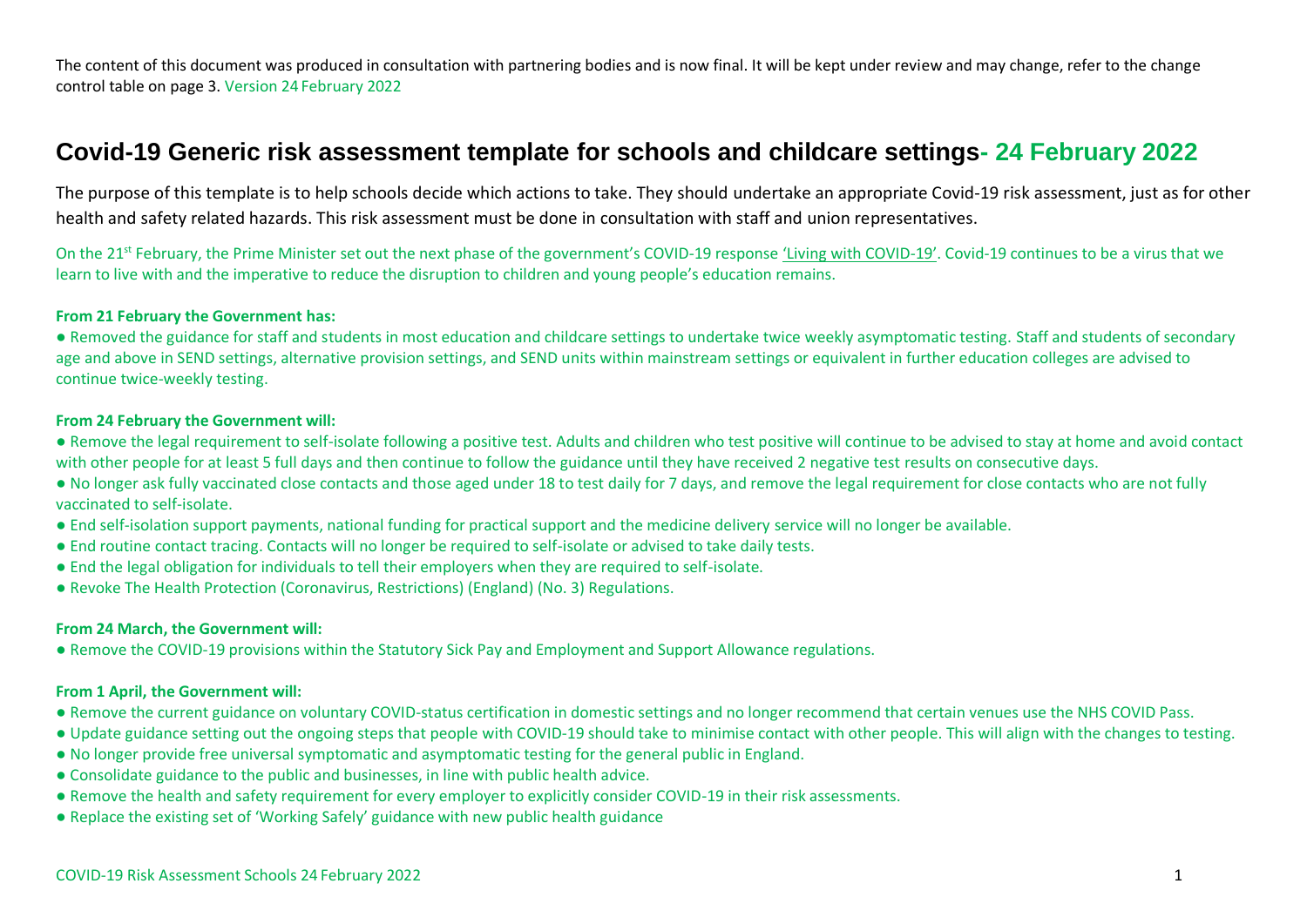### **Covid-19 Vaccines**

Schools should continue to encourage all those eligible for Covid vaccines to engage with the NHS vaccine programme.

The following actions will contribute to reducing the likelihood of COVID-19 transmission:

- 1) Ensure good hygiene for everyone
- 2) Maintain appropriate cleaning regimes
- 3) Keep occupied spaces well ventilated
- 4) Follow public health advice on testing, self-isolation and managing confirmed cases of COVID-19

**Further government guidance** can be found at: [Actions for schools during the coronavirus outbreak -](https://www.gov.uk/government/publications/actions-for-schools-during-the-coronavirus-outbreak?utm_source=26%20March%202021%20C19&utm_medium=Daily%20Email%20C19&utm_campaign=DfE%20C19) GOV.UK (www.gov.uk), [Contingency framework: education and childcare settings \(publishing.service.gov.uk\)](https://assets.publishing.service.gov.uk/government/uploads/system/uploads/attachment_data/file/1011704/20210817_Contingency_Framework_FINAL.pdf) and on coronavirus information [Ealing Grid for Learning](https://www.egfl.org.uk/coronavirus)

## **This Risk Assessment should be completed in conjunction with the guidance above and with the guidance available on EGfL**

Further advice can be sought by contacting either [Raj Chowdhury](mailto:Chowdhuryr@ealing.gov.uk) (Children's Services) or [Steve Dunham](mailto:DunhamS@ealing.gov.uk) (Children's Services)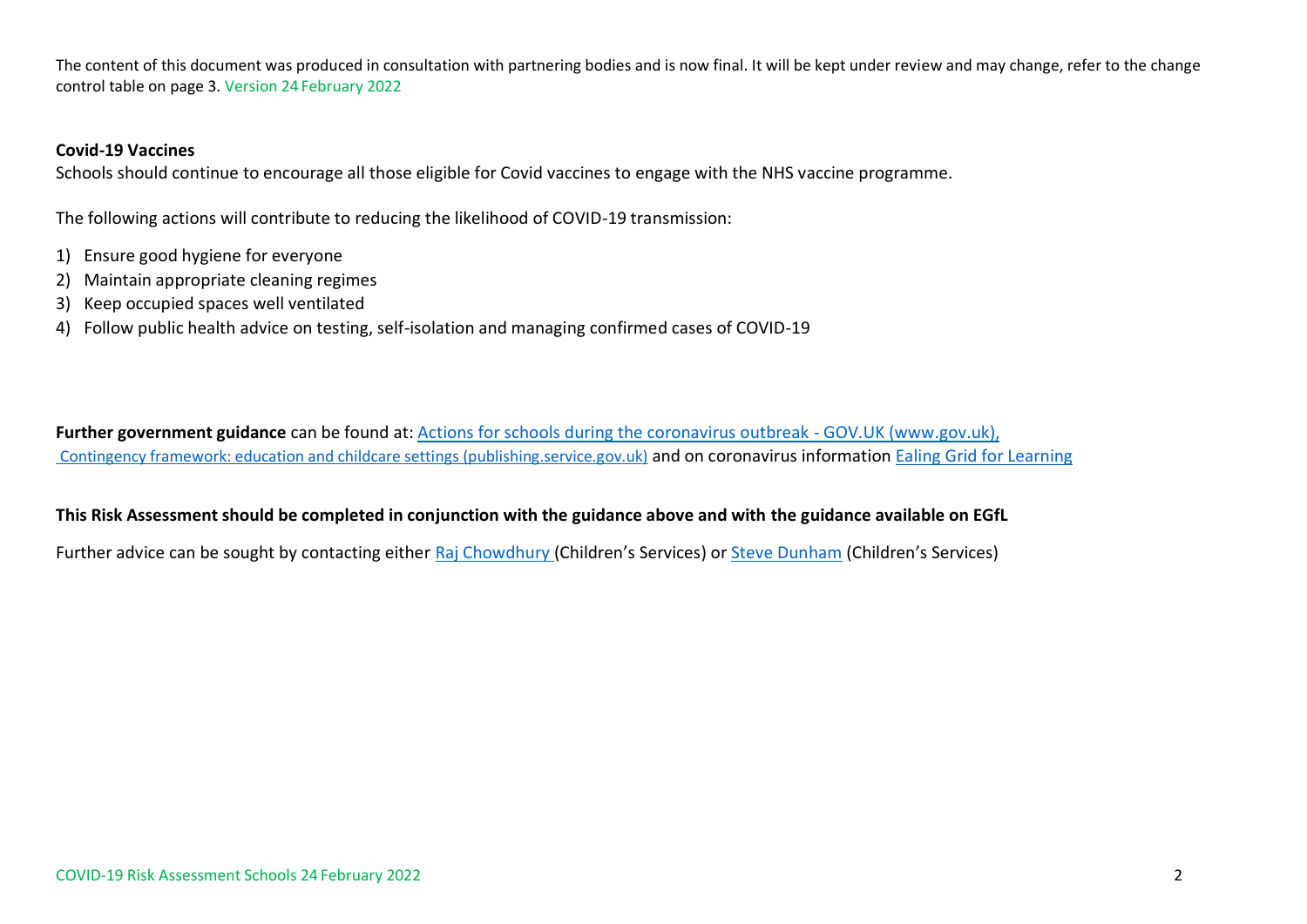| <b>Document Changes</b>                                                                                                                                                                                                                                                                                                                                   | <b>Date</b>                |
|-----------------------------------------------------------------------------------------------------------------------------------------------------------------------------------------------------------------------------------------------------------------------------------------------------------------------------------------------------------|----------------------------|
| Original document published                                                                                                                                                                                                                                                                                                                               | 22nd May 2020              |
| References made to EHCP children with 1-2-1 support.<br>Hierarchy of controls added for all settings.<br>Note added about virtual assemblies.<br>Note added about seeking advice if required around propping of doors.<br>Note added about cleaning of lunch areas.<br>Note added on external providers of OT/physiotherapy and<br>hydrotherapy sessions. | 26th May 2020              |
| First page text amended to reflect the updated guidance<br>on those clinically vulnerable and those clinically extremely vulnerable<br>(shielding).                                                                                                                                                                                                       | 4th June 2020              |
| Text added about the 'Test and Trace' system and what schools should<br>do in the event of a suspected or confirmed case.                                                                                                                                                                                                                                 | 19th June 2020             |
| Text added to clarify that staff members do not need to self-isolate as a<br>precaution if they need to change 'bubbles'.                                                                                                                                                                                                                                 | 22nd June 2020             |
| Front page updated to reflect changes to government guidance for<br>schools bringing back all children. Risk assessment rewrite based on<br>amended government guidance                                                                                                                                                                                   | 3rd July 2020              |
| As a result of trade union consultation, a reminder added for schools to<br>adequately record details of pupils, staff and visitors on site.                                                                                                                                                                                                              | 8 <sup>th</sup> July 2020  |
| In line with updated guidance, the need for strict social distancing on<br>dedicated transport removed and schools to provide immunisation<br>programmes as normal added.                                                                                                                                                                                 | 31 <sup>st</sup> July 2020 |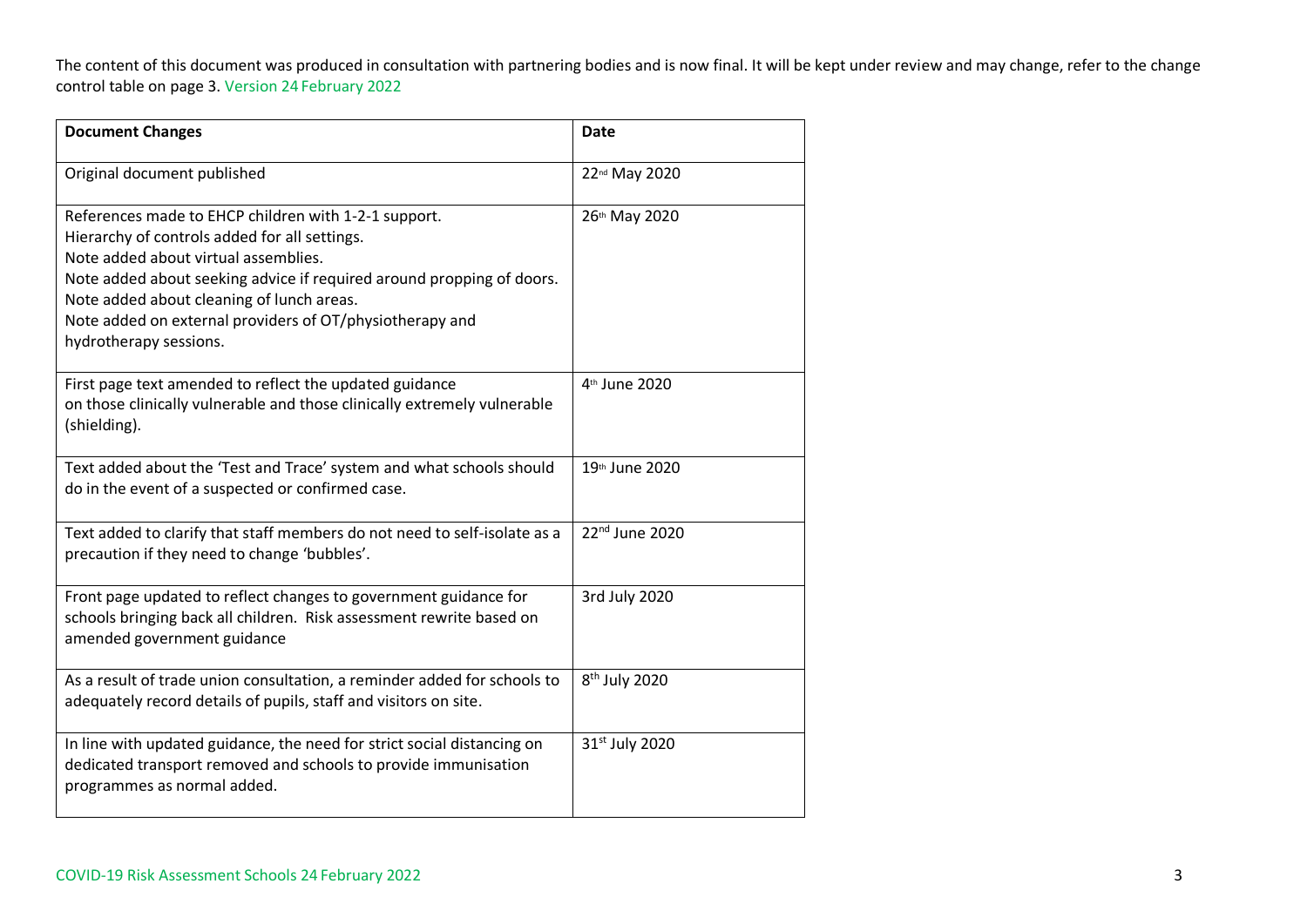| Updated to reflect the fact that the local authority now only needs to<br>be informed about any positive cases (not suspected cases). In line with<br>updated government guidance, the potential use of face coverings in<br>secondary schools added.                                                                                                                                                                                                          | 26 <sup>th</sup> August 2020    |
|----------------------------------------------------------------------------------------------------------------------------------------------------------------------------------------------------------------------------------------------------------------------------------------------------------------------------------------------------------------------------------------------------------------------------------------------------------------|---------------------------------|
| In line with updated government guidance, face coverings now advised<br>for over 11's on dedicated transport and a note added to ensure that<br>ventilation is maximised on dedicated transport vehicles. Schools<br>signposted to government guidance on; music, dance, drama,<br>indoor/outdoor performances and team sports.                                                                                                                                | 1st September 2020              |
| Link added to the HSE website on first aid. Link to the St John's<br>Ambulance website removed.                                                                                                                                                                                                                                                                                                                                                                | 10 <sup>th</sup> September 2020 |
| DfE contact details added for any confirmed cases                                                                                                                                                                                                                                                                                                                                                                                                              | 17th September 2020             |
| Changes made to reflect further controls due to the new virus variants<br>and January 2021 national lockdown. Additional controls include; High<br>schools may wish to use face coverings in classrooms, keeping occupied<br>spaces well ventilated, highlighting the need to keep visitors to an<br>absolute minimum, reminding schools to keep 'bubble sizes' as small as<br>possible and the rollout of asymptomatic testing in certain school<br>settings. | 8 <sup>th</sup> January 2021    |
| Updates made in line with Government guidance published on the 22nd<br>February 2021 for the full opening of schools in March. Changes made<br>include the areas of face coverings and asymptomatic testing. Overall<br>size of document also reduced.                                                                                                                                                                                                         | 24th February 2021              |
| Updates made in line with Government guidance published on 26 <sup>th</sup><br>March 2021. Changes made in the areas of; test and trace, CEV pupils,<br>educational visits, wraparound care and extra-curricular activities and<br>physical activities.                                                                                                                                                                                                        | 29 <sup>th</sup> March 2021     |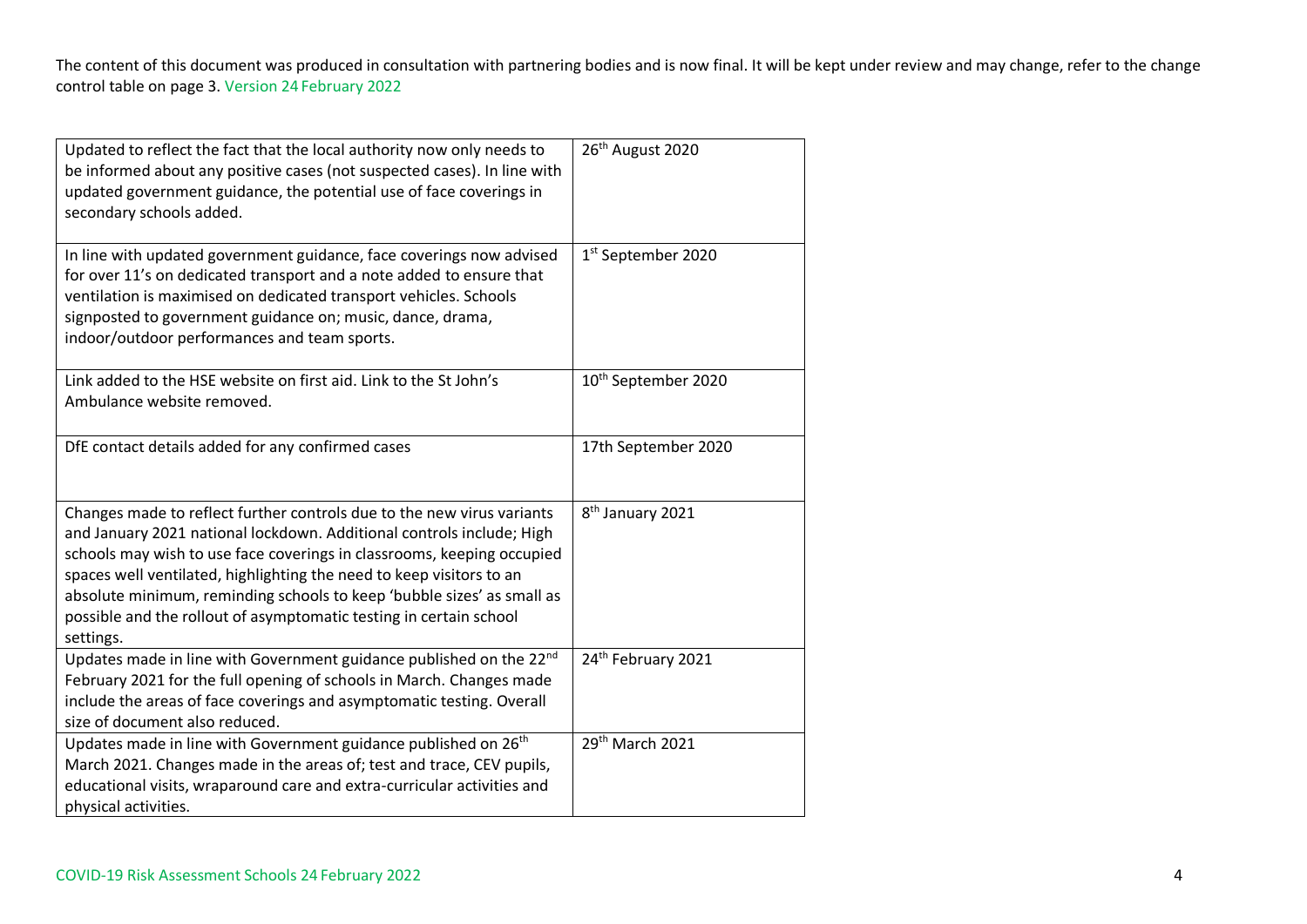| Updates made in line with Government guidance published on the 10th<br>May 2021. Foreword note added on face coverings. Additions made in<br>the areas of educational visits, wraparound and extra-curricular<br>provisions, performances and outdoor activities. | 12th May 2021                  |
|-------------------------------------------------------------------------------------------------------------------------------------------------------------------------------------------------------------------------------------------------------------------|--------------------------------|
| Updates made in line with Government guidance published on the 6 <sup>th</sup><br>July 2021 on Step 4 of the roadmap and local/London wide public<br>health advice.                                                                                               | 15 <sup>th</sup> July 2021     |
| Aligned to the new phase in the government's response to the<br>pandemic alongside advice from the local authority Public Health<br>Team.                                                                                                                         | 24 <sup>th</sup> August 2021   |
| Aligned with the letter sent out by Anna Bryden (Ealing Council<br>Director of Public Health) to Schools on the 29 <sup>th</sup> November 2021.<br>Updates are around government guidance on the Omicron<br>variant and the local authority local response plan.  | 29 <sup>th</sup> November 2021 |
| Aligned with the government's Plan B response to Covid-19.                                                                                                                                                                                                        | 10 <sup>th</sup> December 2021 |
| Aligned with the new guidance on lateral flow testing/self-<br>isolating.                                                                                                                                                                                         | 14 <sup>th</sup> December 2021 |
| Updated in line with new guidance on face coverings, self-<br>isolation periods, confirmatory PCR tests and travel to England.                                                                                                                                    | 10 <sup>th</sup> January 2022  |
| Updated to reflect the governments living with Covid-19 response<br>announced on the 21 <sup>st</sup> February 2022.                                                                                                                                              | 24th February 2022             |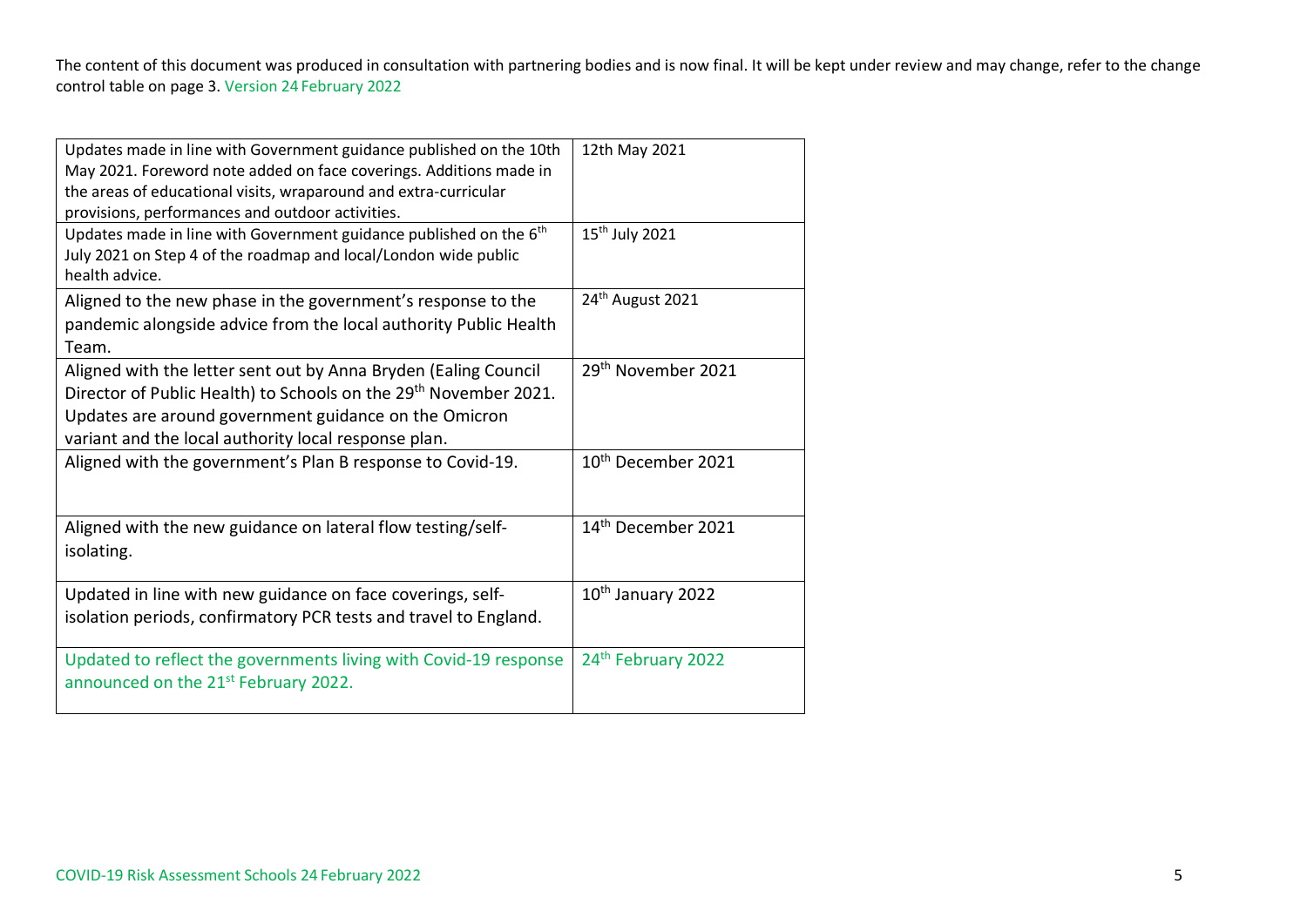| School:<br><b>Assessment Date:</b>                                                                                                                                                                                                                        |               |                                    | <b>School address:</b>                                                                                                                 | What/who is being assessed?                                                                                                                                    |  | <b>Review Date:</b><br>(This is a dynamic document<br>and should be reviewed and<br>updated if there are any<br>changes) |                                                                                                                                                                                                                                                                           |  | Ealing<br>www.ealing.gov.uk                                                                                                                                                     |                                                                                                     |  |
|-----------------------------------------------------------------------------------------------------------------------------------------------------------------------------------------------------------------------------------------------------------|---------------|------------------------------------|----------------------------------------------------------------------------------------------------------------------------------------|----------------------------------------------------------------------------------------------------------------------------------------------------------------|--|--------------------------------------------------------------------------------------------------------------------------|---------------------------------------------------------------------------------------------------------------------------------------------------------------------------------------------------------------------------------------------------------------------------|--|---------------------------------------------------------------------------------------------------------------------------------------------------------------------------------|-----------------------------------------------------------------------------------------------------|--|
| Biological hazard- Covid-19 within educational settings<br>(This is a generic risk assessment for schools with signposts to the relevant Government guidance. Schools<br>will need to include any specific controls they have in place to this document). |               |                                    |                                                                                                                                        |                                                                                                                                                                |  |                                                                                                                          |                                                                                                                                                                                                                                                                           |  |                                                                                                                                                                                 |                                                                                                     |  |
| <b>Name of Assessor:</b>                                                                                                                                                                                                                                  |               |                                    |                                                                                                                                        | <b>Responsible Person for</b><br><b>Actions:</b>                                                                                                               |  |                                                                                                                          |                                                                                                                                                                                                                                                                           |  |                                                                                                                                                                                 |                                                                                                     |  |
| Task/<br><b>Activity Area</b>                                                                                                                                                                                                                             | <b>Hazard</b> | Who might<br>be harmed<br>and how? | What are your<br>existing<br>controls?<br>SLT's to write<br>what is being<br>done now and<br>then refer to<br>Recommended<br>controls: | <b>Recommended Control</b><br><b>Measures</b><br>SLT's to move<br><b>Recommended Controls</b><br>into Existing Controls<br>once they have been<br>implemented: |  | <b>Action by</b><br>who/when?                                                                                            | <b>Likelihood of</b><br>occurrence after<br>recommended<br>controls added<br>(L)<br>1-Very Unlikely<br>2-Unlikely<br>3- Possible<br>4- Likely<br>5- Very Likely<br>Likelihood =<br><b>Probability of</b><br>occurrence<br>based on specific<br>activity being<br>assessed |  | Impact (I)<br>1-Negligible<br>2- Minor<br>3- Moderate<br>4- Major<br>5- Extreme<br>$Im$ pact =<br><b>Estimate of</b><br>harm based<br>on specific<br>activity being<br>assessed | <b>Overall Risk</b><br>$(L X I) + I$<br>$10 = Low$<br>$10-19=$<br><b>Medium</b><br>$20 - 30 = High$ |  |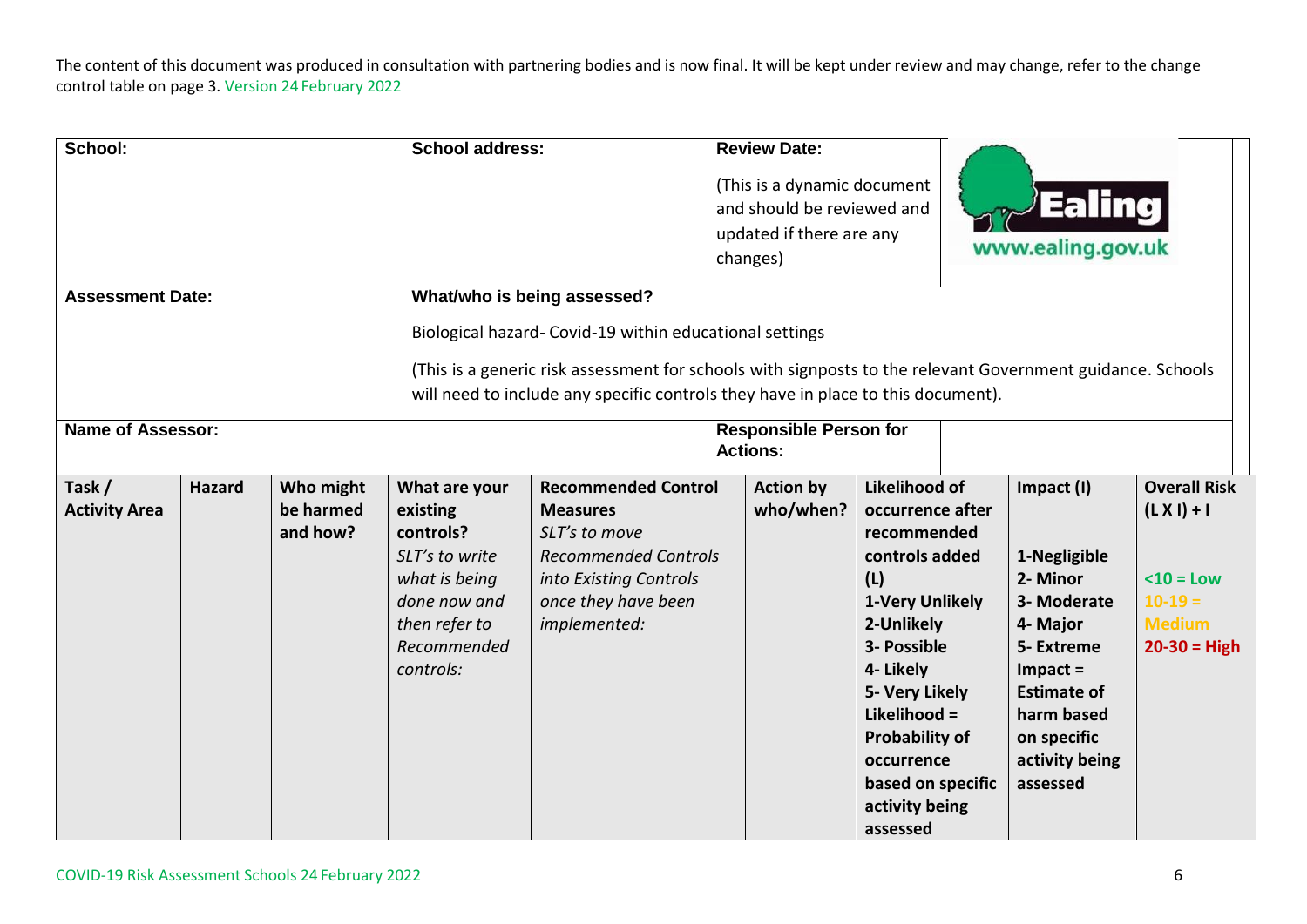| Task/                | <b>Hazard</b> | Who might be | What are your | <b>Recommended Control</b> | <b>Action by</b> | Likelihood of | Impact | <b>Overall Risk</b> |
|----------------------|---------------|--------------|---------------|----------------------------|------------------|---------------|--------|---------------------|
| <b>Activity Area</b> |               | harmed and   | existing      | <b>Measures</b>            | who/when? $ $    | occurrence    | (1)    | $(L X I) + I$       |
|                      |               | how?         | controls?     |                            |                  | after         |        |                     |
|                      |               |              |               |                            |                  | recommended   |        |                     |
|                      |               |              |               |                            |                  | controls (L)  |        |                     |
|                      |               |              |               |                            |                  |               |        |                     |
|                      |               |              |               |                            |                  |               |        |                     |
|                      |               |              |               |                            |                  |               |        |                     |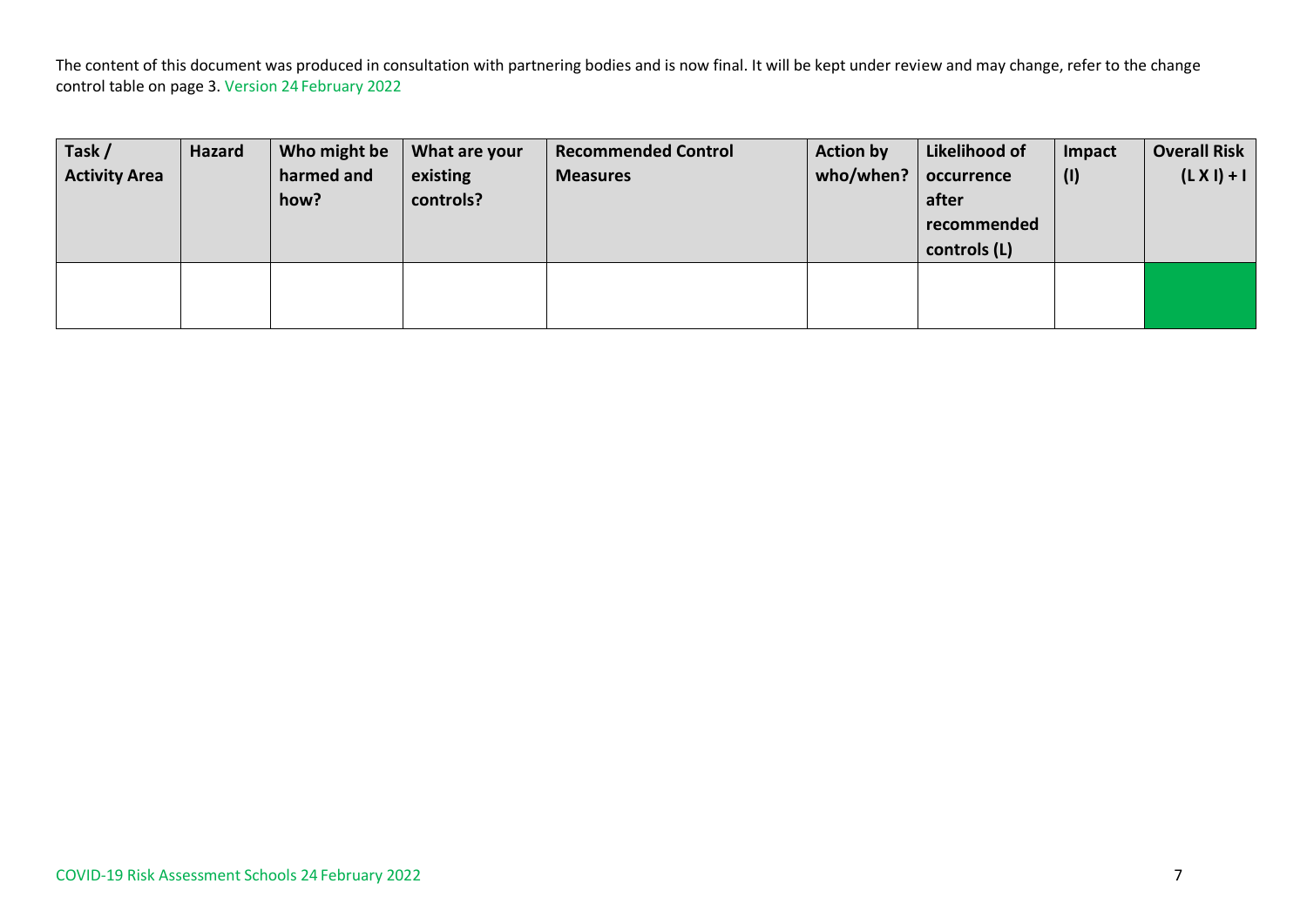|                        |                                   |                                                                                                                                                                                                                                                                                                           |                                                                                                                                                                                                                                                                                                                                                                                 |                                     |                                                                                                                                                                                                                                                                                                                                                                                                                                                                                                                              |                | $\overline{\mathbf{3}}$ |                                        |
|------------------------|-----------------------------------|-----------------------------------------------------------------------------------------------------------------------------------------------------------------------------------------------------------------------------------------------------------------------------------------------------------|---------------------------------------------------------------------------------------------------------------------------------------------------------------------------------------------------------------------------------------------------------------------------------------------------------------------------------------------------------------------------------|-------------------------------------|------------------------------------------------------------------------------------------------------------------------------------------------------------------------------------------------------------------------------------------------------------------------------------------------------------------------------------------------------------------------------------------------------------------------------------------------------------------------------------------------------------------------------|----------------|-------------------------|----------------------------------------|
| Entering the<br>school | Biological<br>hazard-<br>Covid-19 | Staff, parents<br>and pupils<br>could become<br>infected with<br>COVID-19. If<br>so, they are<br>likely to<br>experience<br>mild<br>symptoms<br>such as fever<br>or cough. In<br>severe cases,<br>this could lead<br>to severe<br>illness and<br>hospitalisation,<br>and, in rare<br>cases, even<br>death | Parents are not<br>permitted to<br>enter the school<br>building without<br>a prior<br>appointment.<br>Gate C open<br>from 8:30 for<br>years 2, 3 and<br>4<br>D<br>open from 8:30<br>for years 5 and<br>6.<br>Adults for these<br>year groups are<br>not permitted<br>onsite.<br>Children go to<br>classes ready for<br>8:40 soft start.<br>SLT on duty at<br>all entry gates to | $\bullet$<br>$\bullet$<br>$\bullet$ | Parents are aware to stay at<br>home when a child or<br>household member<br>develops coronavirus<br>symptoms. Schools<br>communicate this regularly<br>to parents.<br>On entry to school, staff<br>and pupils to wash their<br>hands with soap and water<br>for at least 20 seconds and<br>hands dried or use alcohol<br>hand rub or sanitiser<br>ensuring that all parts of the<br>hands are covered. Skin<br>friendly cleaning wipes can<br>be used as an alternative.<br>Guidance for school offices<br>can be found here | $\overline{2}$ |                         | $(2X3) + 3$<br>9 <sup>°</sup><br>(Low) |
|                        |                                   |                                                                                                                                                                                                                                                                                                           | ensure no adults<br>come on site<br>For safeguarding<br>two-way radios<br>to be used.                                                                                                                                                                                                                                                                                           |                                     |                                                                                                                                                                                                                                                                                                                                                                                                                                                                                                                              |                |                         |                                        |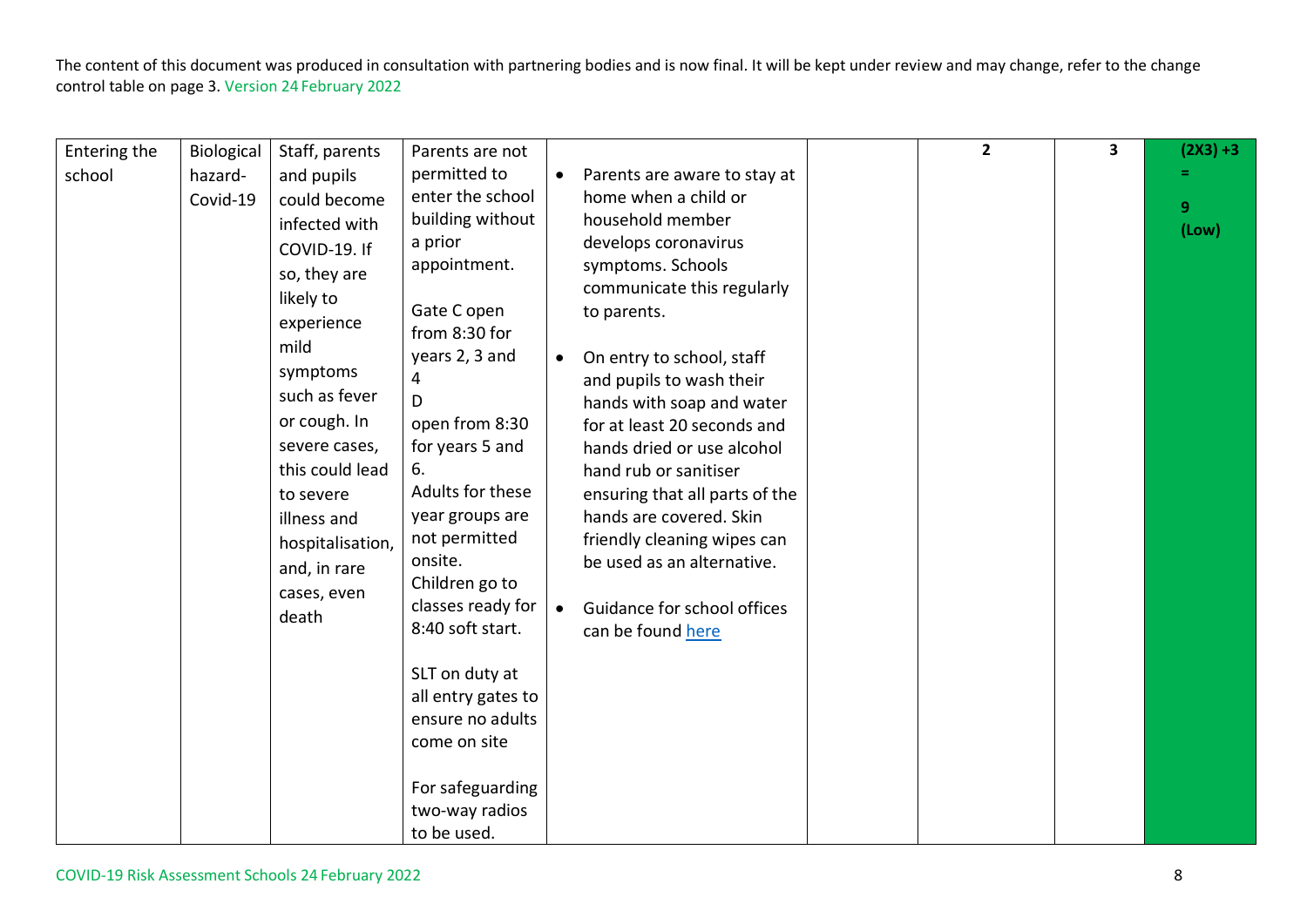|  | Avoiding contact<br>with anyone<br>with symptoms<br>Minimising<br>contact with     |  |  |  |
|--|------------------------------------------------------------------------------------|--|--|--|
|  | parents at the<br>end of the<br>school day                                         |  |  |  |
|  | Minimising the<br>number of<br>parents entering<br>the school.                     |  |  |  |
|  | Minimising<br>contact and<br>mixing of year<br>groups.                             |  |  |  |
|  | No large<br>gatherings in<br>the school halls.                                     |  |  |  |
|  | Soap provided<br>and hand<br>sanitiser around<br>the school with<br>clear guidance |  |  |  |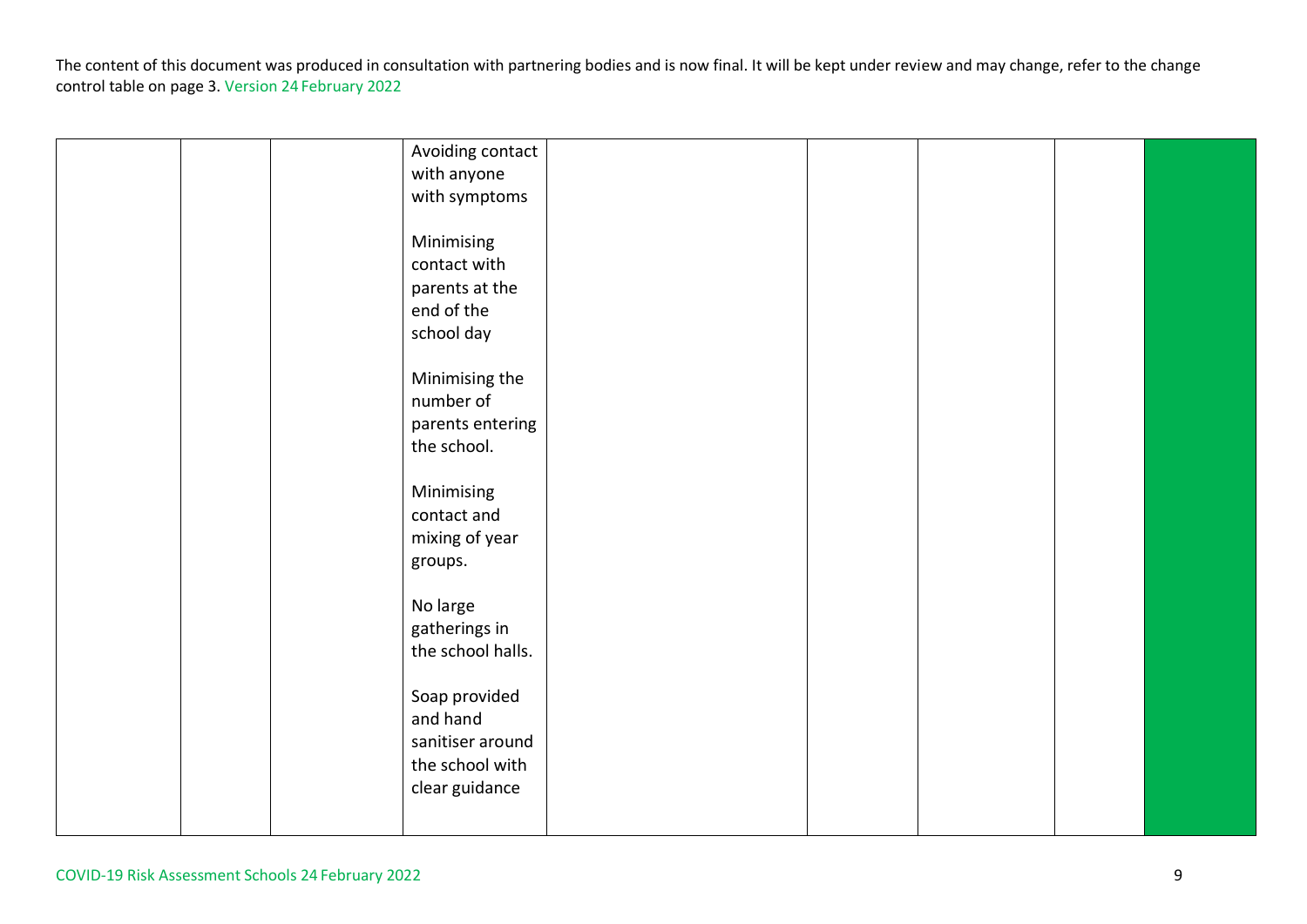| Reducing       | <b>Biological</b> | Staff, parents   | Hand sanitiser in | Government guidance to be            | $\overline{2}$ | $\overline{\mathbf{3}}$ | $(2X3) + 3$ |
|----------------|-------------------|------------------|-------------------|--------------------------------------|----------------|-------------------------|-------------|
| exposure and   | hazard-           | and pupils       | every teaching    | followed for high schools and        |                |                         |             |
| transmission   | Covid-19          | could become     | space.            | primary schools.                     |                |                         | 9           |
| of             |                   | infected with    |                   |                                      |                |                         | (Low)       |
| Coronavirus    |                   | COVID-19. If     | Hot water has     | Government guidance to be            |                |                         |             |
|                |                   | so, they are     | been installed in | followed by early years              |                |                         |             |
| (All settings) |                   | likely to        | every class base. | settings. The early years            |                |                         |             |
|                |                   | experience       |                   | foundation stage (EYFS)              |                |                         |             |
|                |                   | mild             | Lidded bins are   | statutory framework still            |                |                         |             |
|                |                   |                  | provided in       | applies.                             |                |                         |             |
|                |                   | symptoms         | every classroom   |                                      |                |                         |             |
|                |                   | such as fever    |                   | <b>Specific guidance for Special</b> |                |                         |             |
|                |                   | or cough. In     | Bins must not     | schools and other specialist         |                |                         |             |
|                |                   | severe cases,    | be overloaded     | settings to be followed.             |                |                         |             |
|                |                   | this could lead  | and disposed in   |                                      |                |                         |             |
|                |                   | to severe        | correct bags      | As normal, schools should            |                |                         |             |
|                |                   | illness and      |                   | provide immunisation                 |                |                         |             |
|                |                   | hospitalisation, | Tissues are       | programmes on site, ensuring         |                |                         |             |
|                |                   | and, in rare     | provided in each  | these will be delivered in           |                |                         |             |
|                |                   | cases, even      | classroom.        | keeping with the school's            |                |                         |             |
|                |                   |                  |                   | control measures.                    |                |                         |             |
|                |                   | death            | Appropriate       |                                      |                |                         |             |
|                |                   |                  | infection control | Ensure good hygiene for<br>$\bullet$ |                |                         |             |
|                |                   |                  | procedures are    | everyone                             |                |                         |             |
|                |                   |                  | in place.         | Hand hygiene- Frequent<br>$\bullet$  |                |                         |             |
|                |                   |                  |                   | and thorough hand cleaning           |                |                         |             |
|                |                   |                  | Ventilation is    | is already a regular practice        |                |                         |             |
|                |                   |                  | boosted with      | now. Schools to continue to          |                |                         |             |
|                |                   |                  | additional        | ensure that pupils clean             |                |                         |             |
|                |                   |                  | classroom         | their hands regularly. This          |                |                         |             |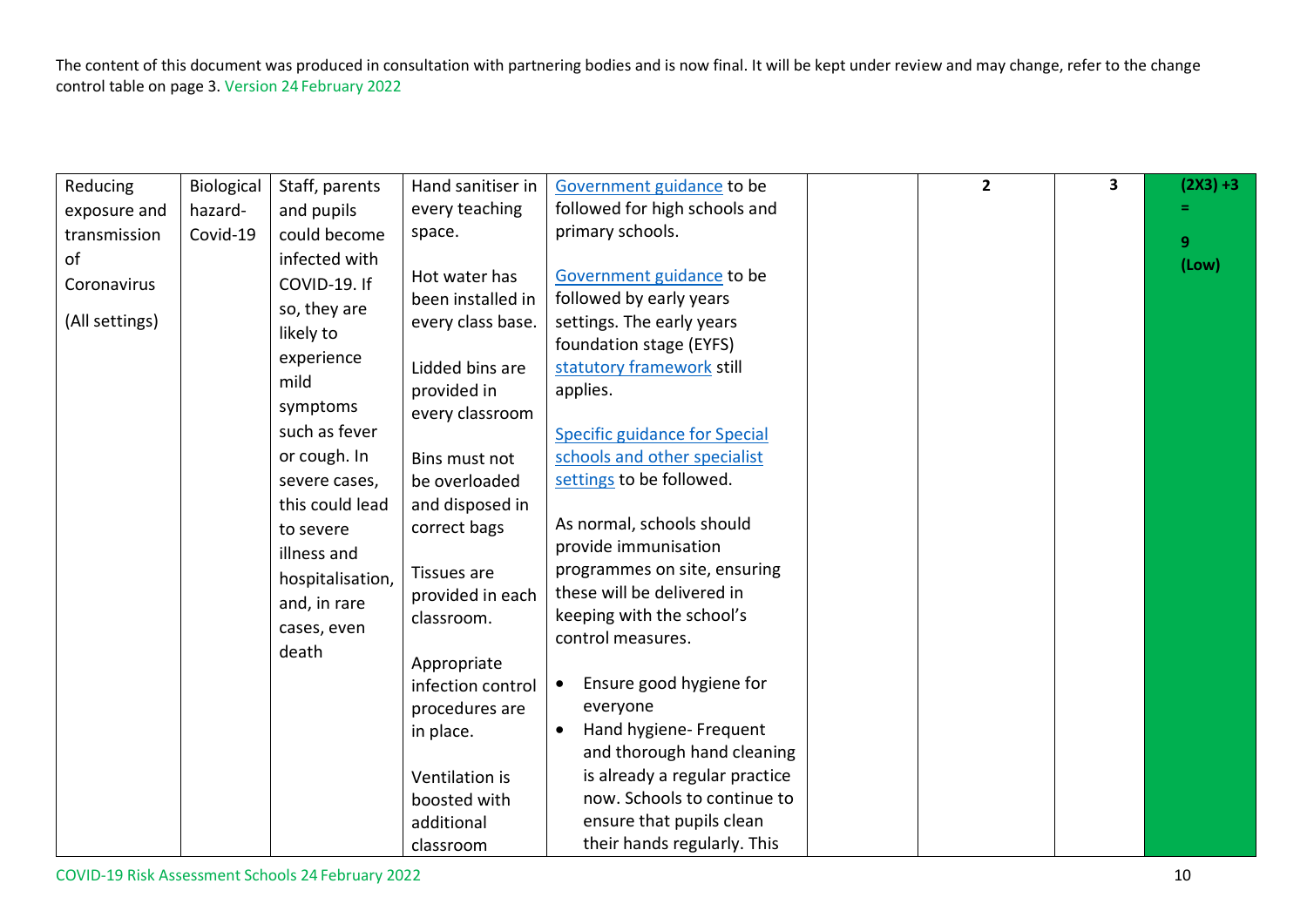|  |  |  | windows<br>opened during<br>break time.<br>Staff with<br>suspected<br>COVID are<br>advised to take<br>a lateral flow<br>test. They are<br>also given a PCR<br>test to take at<br>home and to<br>self-isolate in<br>line with current<br>guidance.<br>Pupils with<br>suspected<br>COVID are sent<br>home and<br>advised to take<br>a lateral flow<br>test. The school<br>with parental<br>consent will do<br>LFTs in school. | $\bullet$<br>$\bullet$ | can be done with soap and<br>water or hand sanitiser.<br>Respiratory hygiene-The<br>'catch it, bin it, kill it'<br>approach continues to be<br>very important. The e-Bug<br>COVID-19 website contains<br>free resources for schools,<br>including materials to<br>encourage good hand and<br>respiratory hygiene.<br>Use of personal protective<br>equipment (PPE)- Refer to<br>the PPE section<br>2) Maintain appropriate<br>cleaning regimes, using<br>standard products such as<br>detergents-<br>Schools should maintain an<br>appropriate cleaning<br>schedule. This should<br>include regular cleaning of<br>areas and equipment (for<br>example, twice per day),<br>with a particular focus on<br>frequently touched surfaces<br>(both inside and outside<br>including play equipment). |  |  |  |  |
|--|--|--|-----------------------------------------------------------------------------------------------------------------------------------------------------------------------------------------------------------------------------------------------------------------------------------------------------------------------------------------------------------------------------------------------------------------------------|------------------------|------------------------------------------------------------------------------------------------------------------------------------------------------------------------------------------------------------------------------------------------------------------------------------------------------------------------------------------------------------------------------------------------------------------------------------------------------------------------------------------------------------------------------------------------------------------------------------------------------------------------------------------------------------------------------------------------------------------------------------------------------------------------------------------------|--|--|--|--|
|--|--|--|-----------------------------------------------------------------------------------------------------------------------------------------------------------------------------------------------------------------------------------------------------------------------------------------------------------------------------------------------------------------------------------------------------------------------------|------------------------|------------------------------------------------------------------------------------------------------------------------------------------------------------------------------------------------------------------------------------------------------------------------------------------------------------------------------------------------------------------------------------------------------------------------------------------------------------------------------------------------------------------------------------------------------------------------------------------------------------------------------------------------------------------------------------------------------------------------------------------------------------------------------------------------|--|--|--|--|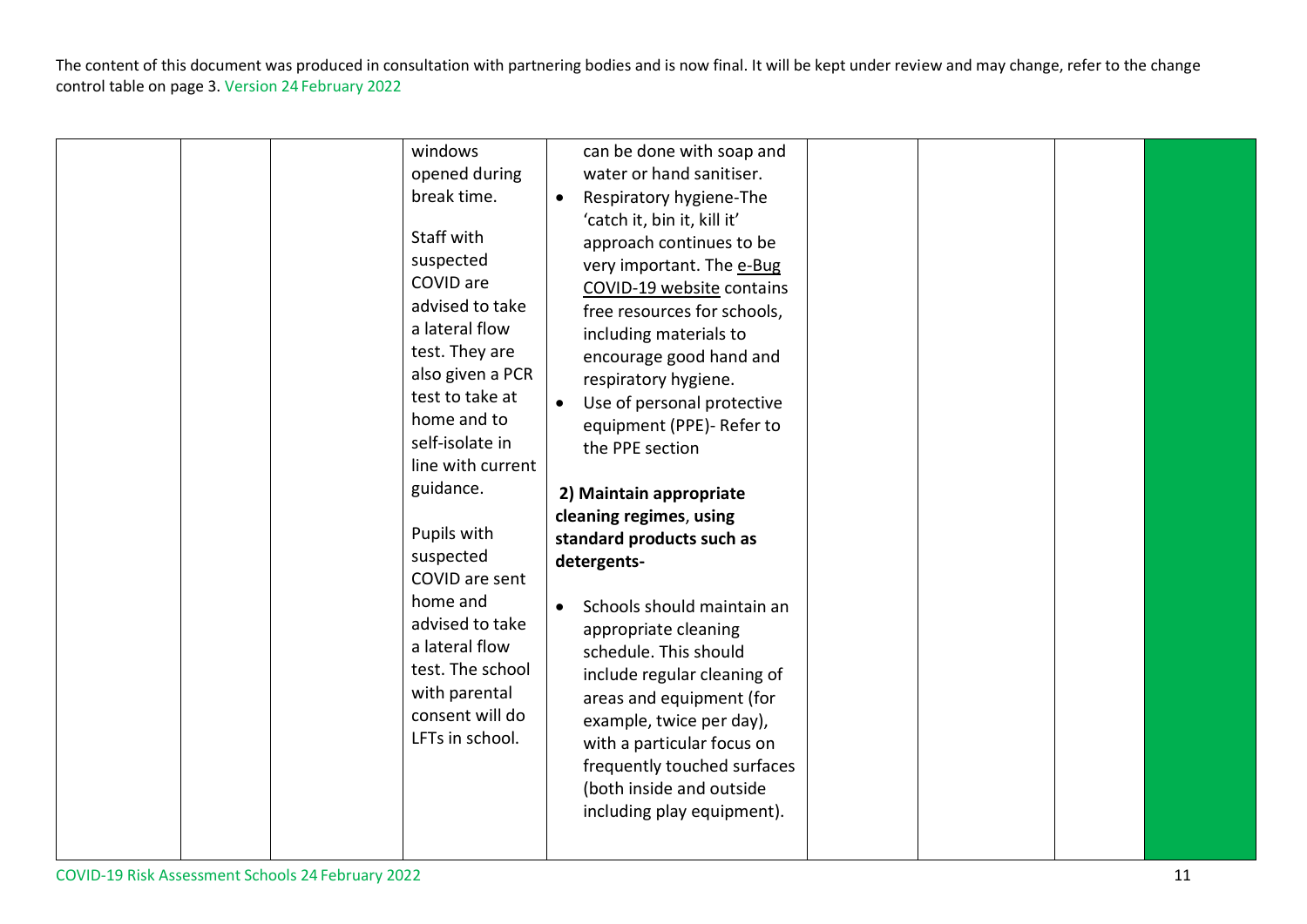|  | Government guidance on<br>$\bullet$<br>cleaning followed                                                                                                                                                                                                                                                                                                                                                            |  |  |
|--|---------------------------------------------------------------------------------------------------------------------------------------------------------------------------------------------------------------------------------------------------------------------------------------------------------------------------------------------------------------------------------------------------------------------|--|--|
|  | 3. Keep occupied spaces well<br>ventilated                                                                                                                                                                                                                                                                                                                                                                          |  |  |
|  | Improve fresh air in poorly<br>ventilated areas, giving<br>particular consideration<br>when holding events where<br>visitors such as parents are<br>on site.<br>Make use of the CO2<br>monitors that have been<br>provided by central<br>government to identify<br>poorly ventilated rooms.                                                                                                                         |  |  |
|  | Opening external windows<br>$\bullet$<br>can improve natural<br>ventilation, and in addition,<br>opening internal doors can<br>also assist with creating a<br>throughput of air. If<br>necessary, external opening<br>doors may also be used (if<br>they are not fire doors and<br>where safe to do so).<br>Ventilation strategy and<br>$\bullet$<br>other useful ventilation<br>documentation available on<br>EGfL |  |  |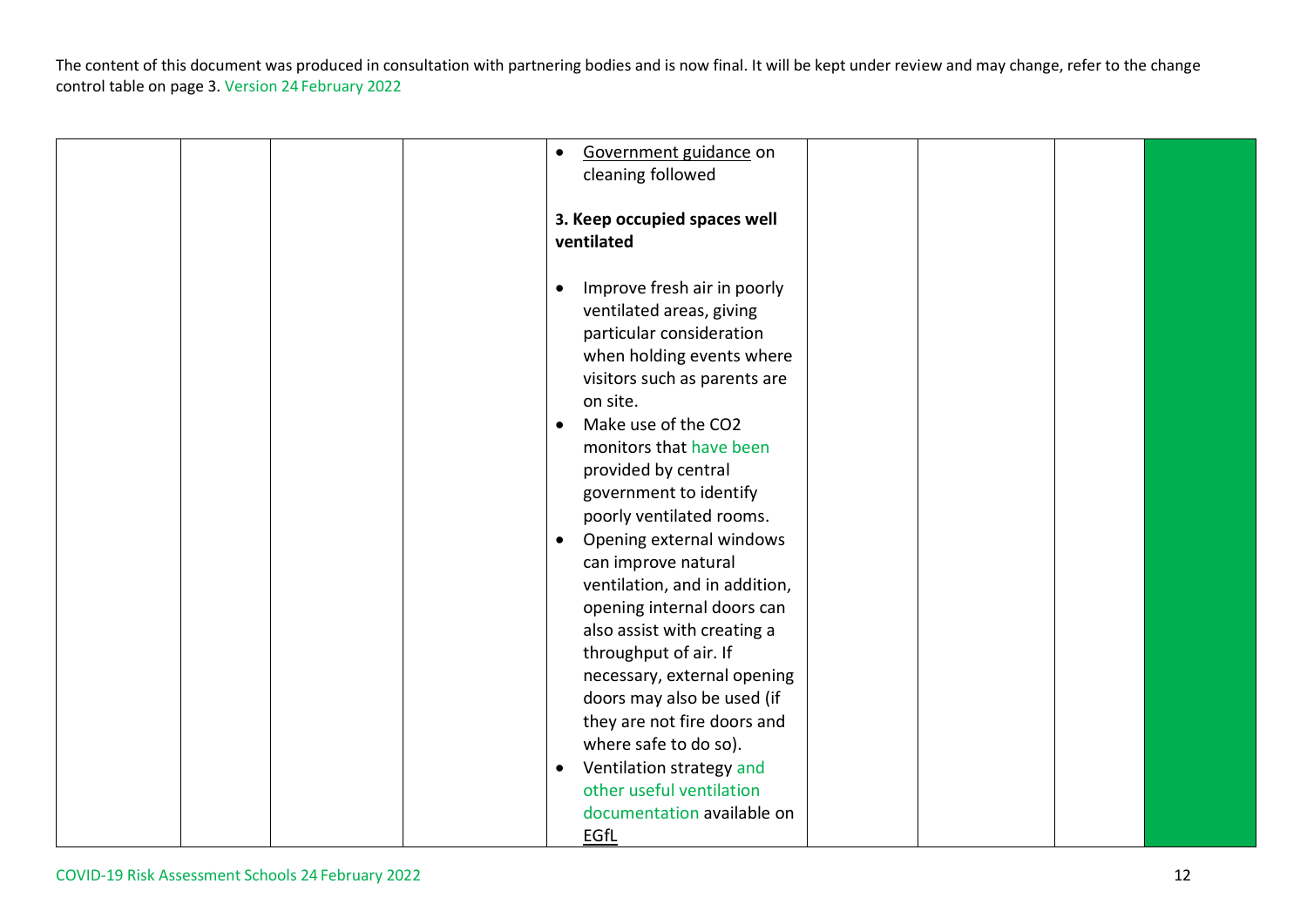|  |  | HSE guidance on ventilation<br>$\bullet$ |  |  |
|--|--|------------------------------------------|--|--|
|  |  | available here                           |  |  |
|  |  | CIBSE advice available here<br>$\bullet$ |  |  |
|  |  |                                          |  |  |
|  |  | 4. Follow public health advice           |  |  |
|  |  | on testing, self-isolation and           |  |  |
|  |  | managing confirmed cases of              |  |  |
|  |  | COVID-19                                 |  |  |
|  |  |                                          |  |  |
|  |  | <b>Symptoms:</b>                         |  |  |
|  |  |                                          |  |  |
|  |  | Pupils, staff and visitors<br>$\bullet$  |  |  |
|  |  | should not come into school              |  |  |
|  |  | if they have symptoms or                 |  |  |
|  |  | have had a positive test                 |  |  |
|  |  | result.                                  |  |  |
|  |  | If anyone in the school<br>$\bullet$     |  |  |
|  |  | develops COVID-19                        |  |  |
|  |  | symptoms, however mild,                  |  |  |
|  |  | they should be sent home                 |  |  |
|  |  | (not via public transport                |  |  |
|  |  | wherever possible) and told              |  |  |
|  |  | to follow the People with                |  |  |
|  |  | Covid-19 and their contacts              |  |  |
|  |  | guidance. Any household                  |  |  |
|  |  | members should also follow               |  |  |
|  |  | this guidance. Any pupil                 |  |  |
|  |  | with symptoms awaiting                   |  |  |
|  |  | collection should be left in a           |  |  |
|  |  | room on their own if                     |  |  |
|  |  | possible and safe to do so. A            |  |  |
|  |  |                                          |  |  |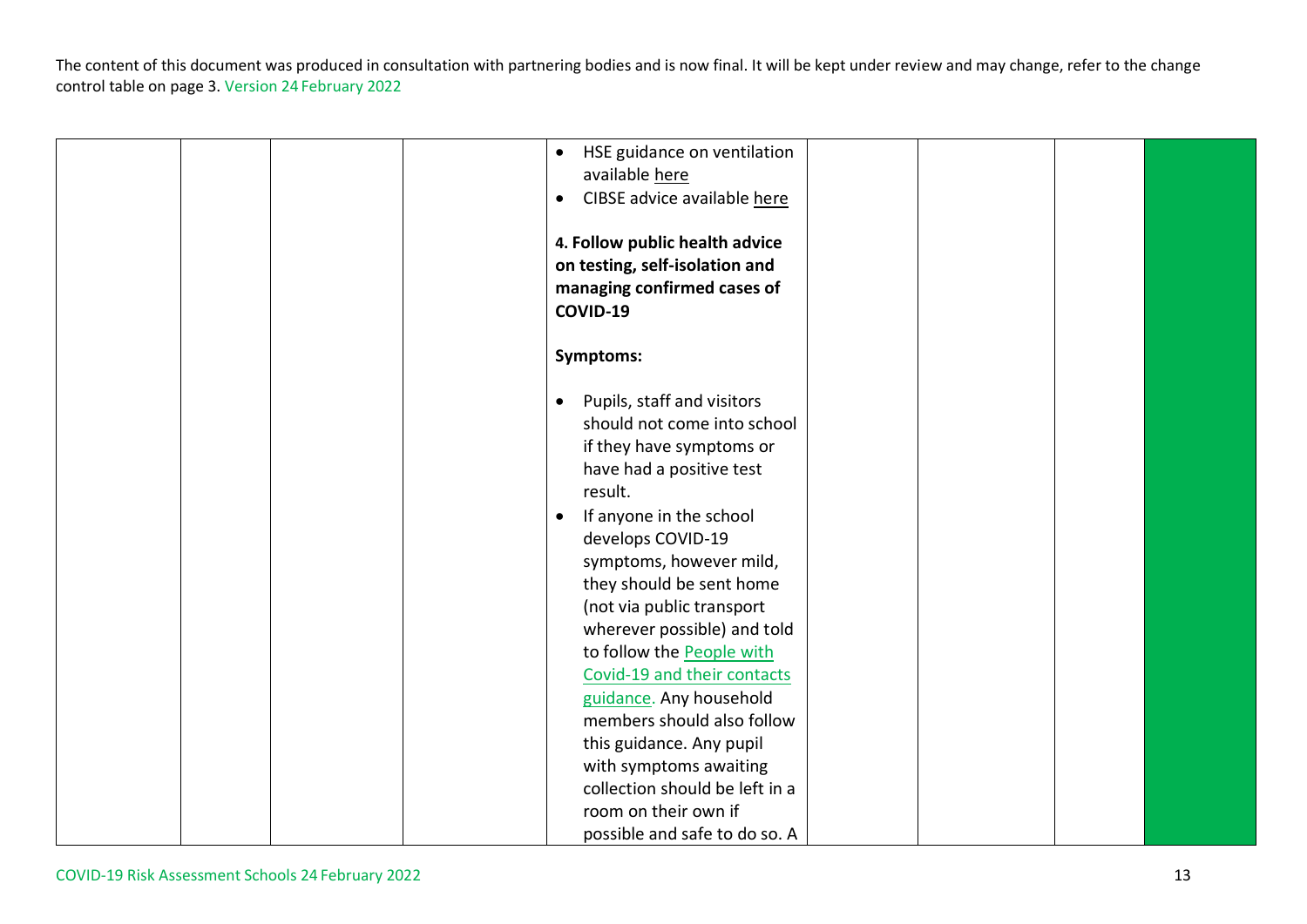|  |  | window should be opened                 |  |  |
|--|--|-----------------------------------------|--|--|
|  |  | for fresh air ventilation if            |  |  |
|  |  | possible. Appropriate PPE               |  |  |
|  |  | should also be used if close            |  |  |
|  |  | contact is necessary. Any               |  |  |
|  |  | rooms they use should be                |  |  |
|  |  | cleaned after they have left.           |  |  |
|  |  | In all cases of positive<br>$\bullet$   |  |  |
|  |  | Covid-19, the People with               |  |  |
|  |  | Covid-19 and their contacts             |  |  |
|  |  |                                         |  |  |
|  |  | guidance should be                      |  |  |
|  |  | followed.                               |  |  |
|  |  |                                         |  |  |
|  |  | <b>Asymptomatic Testing:</b>            |  |  |
|  |  |                                         |  |  |
|  |  | Staff and students of<br>$\bullet$      |  |  |
|  |  | secondary age and above in              |  |  |
|  |  | SEND settings, alternative              |  |  |
|  |  | provision settings, and                 |  |  |
|  |  | <b>SEND units within</b>                |  |  |
|  |  | mainstream settings or                  |  |  |
|  |  | equivalent in further                   |  |  |
|  |  | education colleges are                  |  |  |
|  |  | advised to continue twice-              |  |  |
|  |  | weekly testing.                         |  |  |
|  |  |                                         |  |  |
|  |  | Vaccine uptake:                         |  |  |
|  |  | Schools should continue to<br>$\bullet$ |  |  |
|  |  | encourage all those eligible            |  |  |
|  |  | for Covid vaccines to                   |  |  |
|  |  |                                         |  |  |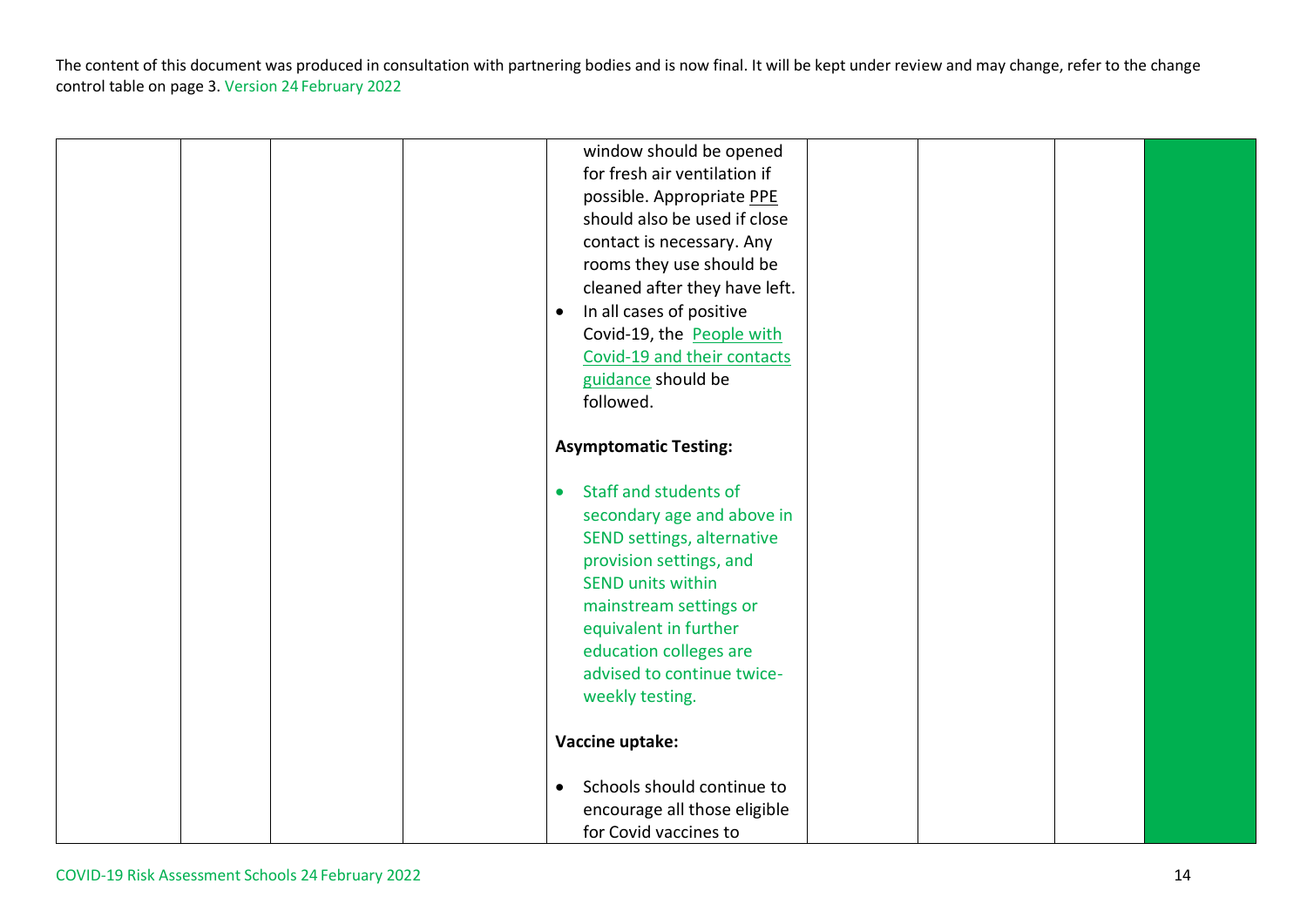|                                                      |                                   |                                                                                                                                                                                                                                                                   | engage with the NHS<br>vaccine programme.<br><b>Face coverings:</b><br>Refer to PPE section<br>$\bullet$<br>Out-of school settings and<br>wraparound childcare:<br>Planning guidance can be<br>$\bullet$<br>found here                                                                                                                                                                      |              |              |                                |
|------------------------------------------------------|-----------------------------------|-------------------------------------------------------------------------------------------------------------------------------------------------------------------------------------------------------------------------------------------------------------------|---------------------------------------------------------------------------------------------------------------------------------------------------------------------------------------------------------------------------------------------------------------------------------------------------------------------------------------------------------------------------------------------|--------------|--------------|--------------------------------|
| Educational<br>visits/Travel<br>and School<br>events | Biological<br>hazard-<br>Covid-19 | Staff, parents<br>and pupils<br>could become<br>infected with<br>COVID-19. If<br>so, they are<br>likely to<br>experience<br>mild<br>symptoms<br>such as fever<br>or cough. In<br>severe cases,<br>this could lead<br>to severe<br>illness and<br>hospitalisation, | All travellers arriving into<br>$\bullet$<br>the UK to follow the most up<br>to date travel advice.<br>Schools should refer to the<br>$\bullet$<br>Foreign, Commonwealth<br>and Development Office<br>travel advice and the<br>guidance on international<br>travel before booking and<br>travelling.<br>All visits should follow the<br>$\bullet$<br>Ealing There and Back Again<br>Policy. | $\mathbf{1}$ | $\mathbf{3}$ | $(1X3) + 3$<br>=<br>6<br>(Low) |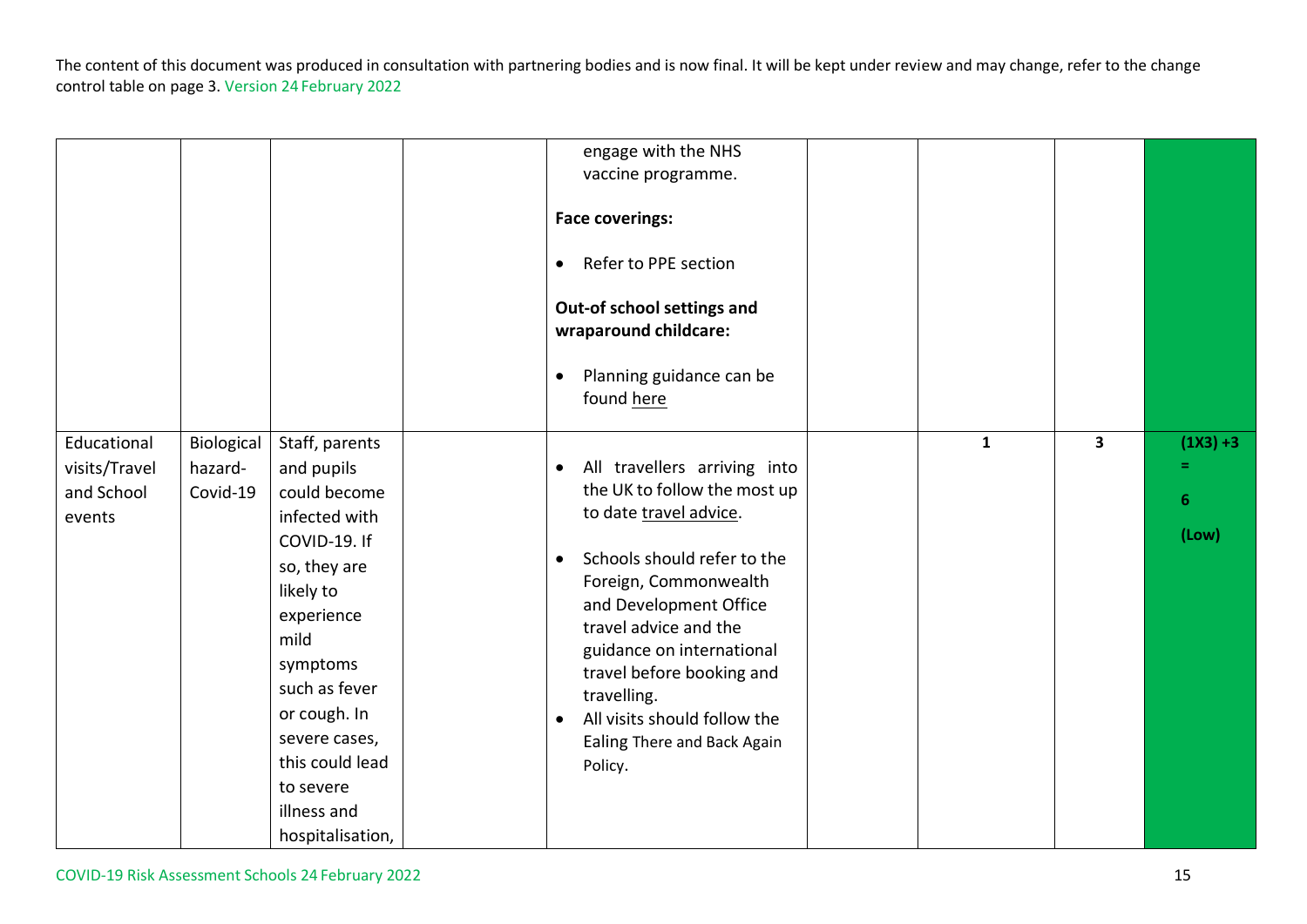|       |                                   | and, in rare<br>cases, even<br>death                                                                                                                                                                                                                                                                      |                                                                                                                                                                                                                                                                                                                                                      |                                                                                                   |              |                         |                           |
|-------|-----------------------------------|-----------------------------------------------------------------------------------------------------------------------------------------------------------------------------------------------------------------------------------------------------------------------------------------------------------|------------------------------------------------------------------------------------------------------------------------------------------------------------------------------------------------------------------------------------------------------------------------------------------------------------------------------------------------------|---------------------------------------------------------------------------------------------------|--------------|-------------------------|---------------------------|
| Lunch | Biological<br>hazard-<br>Covid-19 | Staff, parents<br>and pupils<br>could become<br>infected with<br>COVID-19. If<br>so, they are<br>likely to<br>experience<br>mild<br>symptoms<br>such as fever<br>or cough. In<br>severe cases,<br>this could lead<br>to severe<br>illness and<br>hospitalisation,<br>and, in rare<br>cases, even<br>death | Staggered lunch<br>times, so that all<br>children are not<br>moving around<br>the school at<br>the same time.<br>To reduce<br>congestion in<br>the dining hall<br>packed lunch<br>children will eat<br>their lunch in<br>the upper hall.<br>Before eating,<br>Pupils to use<br>alcohol hand<br>rub or sanitiser<br>ensuring that all<br>parts of the | School kitchens to comply<br>$\bullet$<br>with the guidance for food<br>businesses on Coronavirus | $\mathbf{2}$ | $\overline{\mathbf{3}}$ | $(2X3) + 3$<br>9<br>(Low) |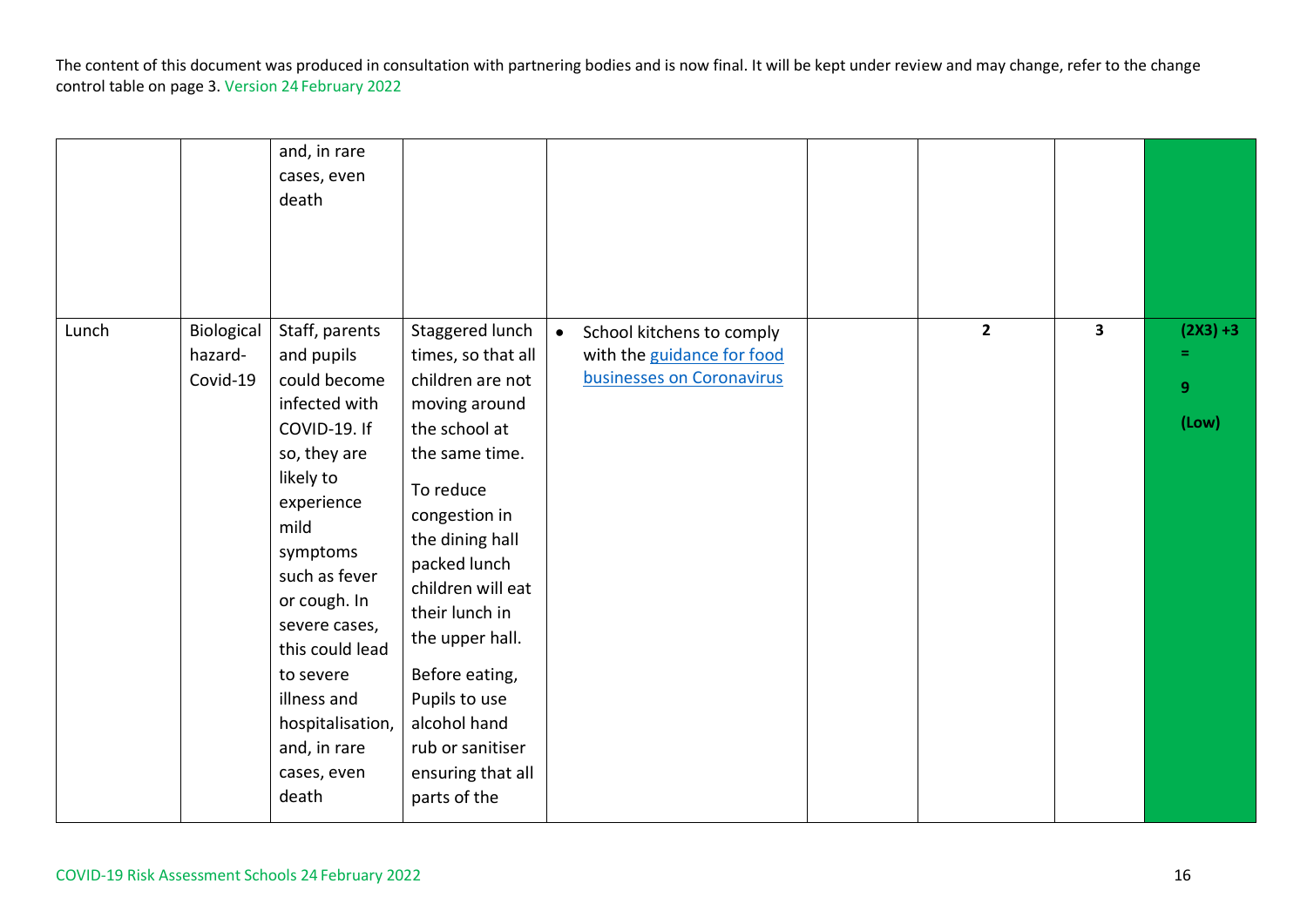|                           |                                   |                                                                                                                                                                                                                                                                   | hands are<br>covered.<br>Both dining halls<br>are well<br>ventilated with<br>doors and<br>windows to<br>promote good<br>circulation. |                                     |                                                                                                                                                                                                                                                                                                                                                                                                                        |              |                         |                                |
|---------------------------|-----------------------------------|-------------------------------------------------------------------------------------------------------------------------------------------------------------------------------------------------------------------------------------------------------------------|--------------------------------------------------------------------------------------------------------------------------------------|-------------------------------------|------------------------------------------------------------------------------------------------------------------------------------------------------------------------------------------------------------------------------------------------------------------------------------------------------------------------------------------------------------------------------------------------------------------------|--------------|-------------------------|--------------------------------|
| Transport<br>Arrangements | Biological<br>hazard-<br>Covid-19 | Staff, parents<br>and pupils<br>could become<br>infected with<br>COVID-19. If<br>so, they are<br>likely to<br>experience<br>mild<br>symptoms<br>such as fever<br>or cough. In<br>severe cases,<br>this could lead<br>to severe<br>illness and<br>hospitalisation, |                                                                                                                                      | $\bullet$<br>$\bullet$<br>$\bullet$ | Schools, parents and<br>students should follow the<br>Coronavirus (COVID-19):<br>safer travel guidance for<br>passengers<br>All people travelling to<br>England must adhere to<br>travel legislation, details of<br>which are set out in<br>government travel advice<br>Dedicated transport<br>providers to consider:<br>Face coverings to be<br>$\circ$<br>worn by children<br>and young people<br>aged 11 and above. | $\mathbf{2}$ | $\overline{\mathbf{3}}$ | $(2X3) + 3$<br>=<br>9<br>(Low) |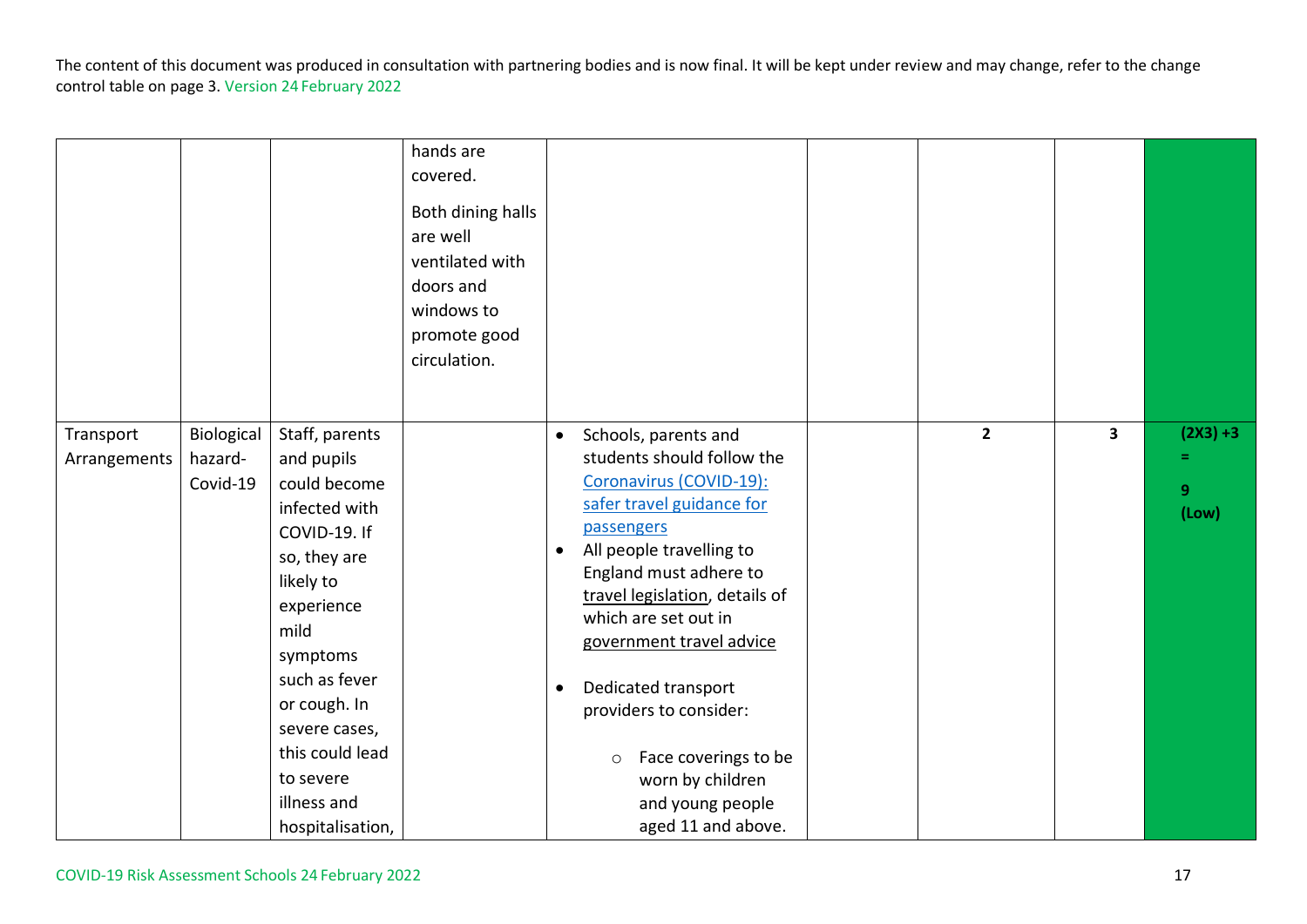|  | and, in rare | $\circ$   | use of hand sanitiser |  |  |
|--|--------------|-----------|-----------------------|--|--|
|  | cases, even  |           | upon boarding.        |  |  |
|  | death        |           | and/or disembarking   |  |  |
|  |              | $\circ$   | additional cleaning   |  |  |
|  |              |           | of vehicles           |  |  |
|  |              | $\circ$   | ventilation of fresh  |  |  |
|  |              |           | air (from outside the |  |  |
|  |              |           | vehicle) is           |  |  |
|  |              |           | maximised,            |  |  |
|  |              |           | particularly through  |  |  |
|  |              |           | opening windows       |  |  |
|  |              |           | and ceiling vents     |  |  |
|  |              | $\bullet$ | Public transport:     |  |  |
|  |              |           | o Face coverings      |  |  |
|  |              |           | recommended for       |  |  |
|  |              |           | use on London         |  |  |
|  |              |           | Transport             |  |  |
|  |              |           |                       |  |  |
|  |              |           |                       |  |  |

| Dealing with<br>suspected<br>and<br>confirmed<br>cases of<br>Covid-19 | <b>Biological</b><br>hazard-<br>Covid-19 | Staff, parents<br>and pupils<br>could become<br>infected with<br>COVID-19. If<br>so, they are<br>likely to<br>experience<br>mild<br>symptoms | Where there is a<br>suspected case<br>the child is<br>provided with a<br>face mask and<br>moved to the<br>training room<br>which is the<br>designated<br>isolation room. | $\bullet$<br>$\bullet$ | Refer to the flowchart on<br>dealing with suspected and<br>confirmed cases on EGfL<br>If a pupil develops<br>symptoms and is awaiting<br>collection, government<br>guidance should be<br>followed and the pupil<br>moved to a ventilated<br>isolation room. |  | 3 | $(2X3) + 3$<br>Ξ.<br>9<br>$($ Low $)$ |
|-----------------------------------------------------------------------|------------------------------------------|----------------------------------------------------------------------------------------------------------------------------------------------|--------------------------------------------------------------------------------------------------------------------------------------------------------------------------|------------------------|-------------------------------------------------------------------------------------------------------------------------------------------------------------------------------------------------------------------------------------------------------------|--|---|---------------------------------------|
|                                                                       |                                          | such as fever                                                                                                                                |                                                                                                                                                                          |                        |                                                                                                                                                                                                                                                             |  |   |                                       |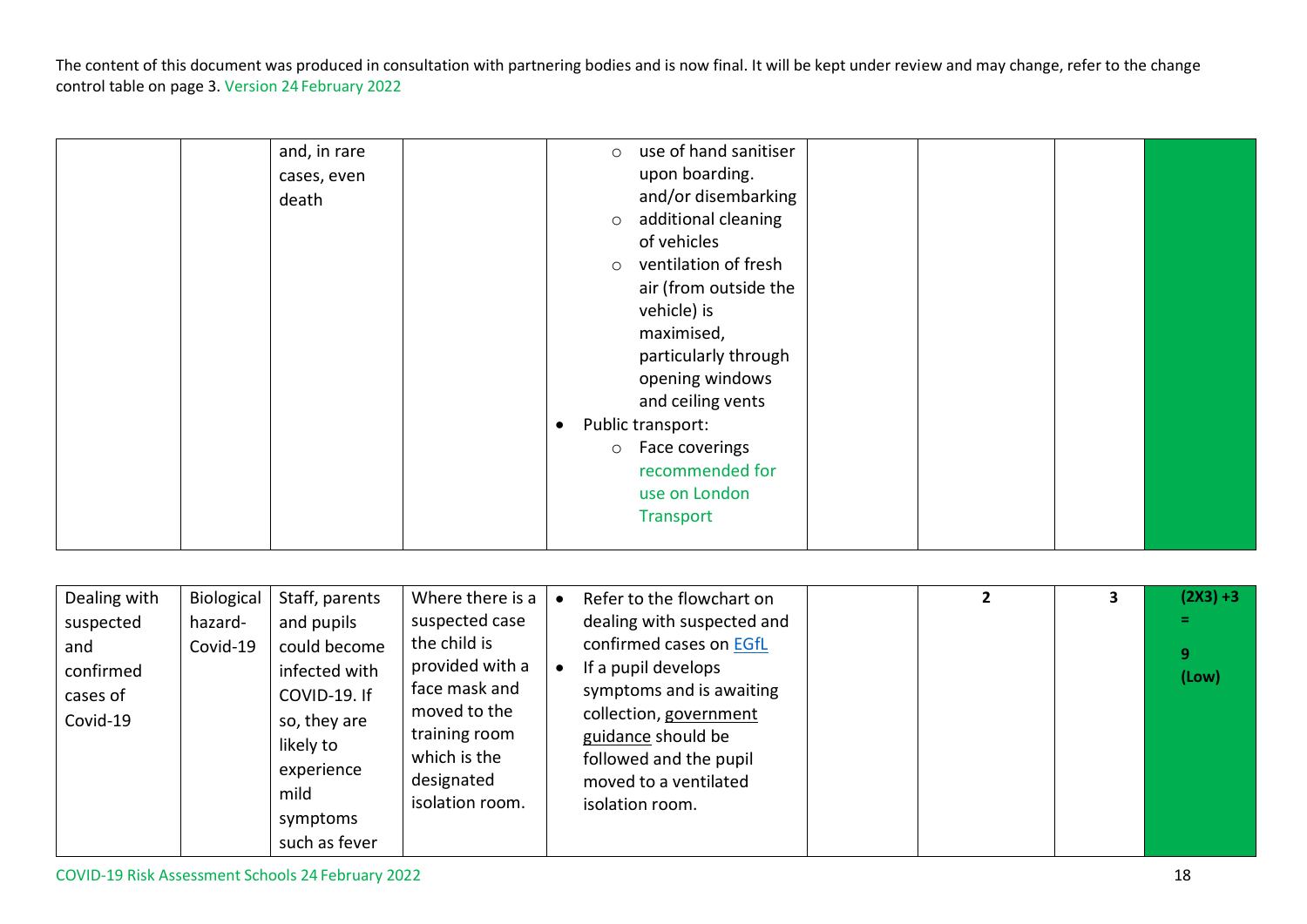|                    |                       | or cough. In<br>severe cases,<br>this could lead<br>to severe<br>illness and<br>hospitalisation,<br>and, in rare<br>cases, even<br>death | With parental<br>consent a LFT is<br>done by a senior<br>member of staff.<br>Parents are<br>advised to<br>collect the child<br>and follow the<br>current<br>guidance on<br>testing and self-<br>isolation. | <b>DfE Thresholds</b><br>Schools and the local<br>$\bullet$<br>authority will manage any<br>cases that meet or exceed<br>DfE thresholds in<br>accordance with the DfE<br><b>Contingency Framework.</b> |                |                         |                    |
|--------------------|-----------------------|------------------------------------------------------------------------------------------------------------------------------------------|------------------------------------------------------------------------------------------------------------------------------------------------------------------------------------------------------------|--------------------------------------------------------------------------------------------------------------------------------------------------------------------------------------------------------|----------------|-------------------------|--------------------|
| Use of<br>PPE/face | Biological<br>hazard- | Staff, parents<br>and pupils                                                                                                             |                                                                                                                                                                                                            | <b>Face Coverings</b><br>Face coverings are no<br>$\bullet$                                                                                                                                            | $\overline{2}$ | $\overline{\mathbf{3}}$ | $(2X3) + 3$<br>$=$ |
| coverings          | Covid-19              | could become                                                                                                                             |                                                                                                                                                                                                            | longer advised by the DfE                                                                                                                                                                              |                |                         | 9                  |
|                    |                       | infected with                                                                                                                            |                                                                                                                                                                                                            | for pupils, staff and visitors<br>in communal areas. In                                                                                                                                                |                |                         | (Low)              |
|                    |                       | COVID-19. If<br>so, they are                                                                                                             |                                                                                                                                                                                                            | schools where face                                                                                                                                                                                     |                |                         |                    |
|                    |                       | likely to                                                                                                                                |                                                                                                                                                                                                            | coverings have been, or are                                                                                                                                                                            |                |                         |                    |
|                    |                       | experience                                                                                                                               |                                                                                                                                                                                                            | recommended, by the LCRC,<br>DfE or local authority this                                                                                                                                               |                |                         |                    |
|                    |                       | mild                                                                                                                                     |                                                                                                                                                                                                            | recommendation should be                                                                                                                                                                               |                |                         |                    |
|                    |                       | symptoms                                                                                                                                 |                                                                                                                                                                                                            | implemented as it will help                                                                                                                                                                            |                |                         |                    |
|                    |                       | such as fever                                                                                                                            |                                                                                                                                                                                                            | reduce transmission within                                                                                                                                                                             |                |                         |                    |
|                    |                       | or cough. In                                                                                                                             |                                                                                                                                                                                                            |                                                                                                                                                                                                        |                |                         |                    |

COVID-19 Risk Assessment Schools 24 February 2022 19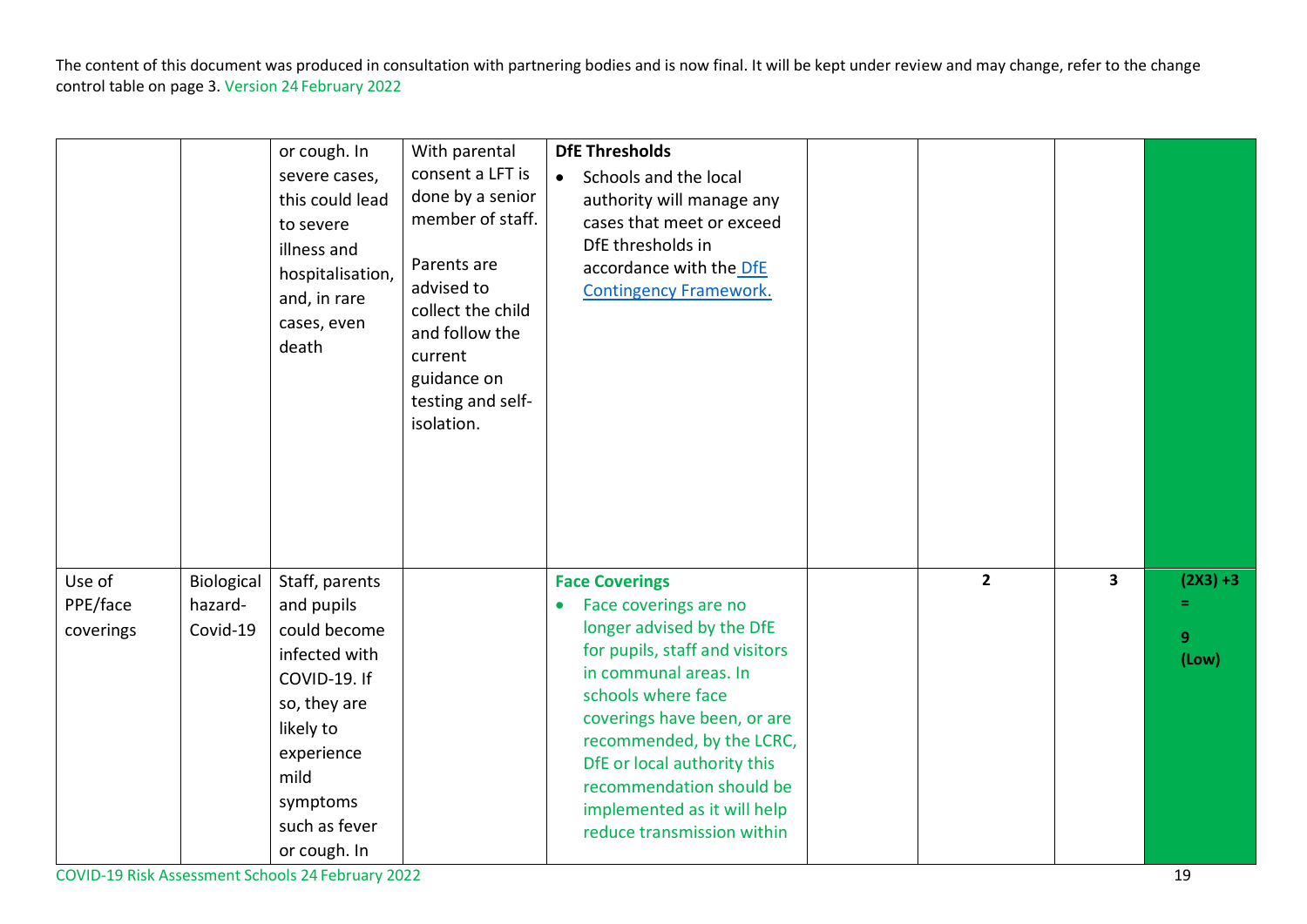|                                           |                                   | severe cases,<br>this could lead<br>to severe<br>illness and<br>hospitalisation,<br>and, in rare<br>cases, even<br>death                                                                                                                      |                                                                                                                                                  | the school community and<br>absence from school. Staff<br>and pupils should follow<br>wider advice on face<br>coverings outside of school,<br>including on transport to<br>and from school.<br>Government guidance on<br>$\bullet$<br>PPE to be followed.<br>Any PPE should be disposed<br>$\bullet$<br>of in line with Government<br>guidance on cleaning in<br>non-healthcare settings. |                |                         |                                |
|-------------------------------------------|-----------------------------------|-----------------------------------------------------------------------------------------------------------------------------------------------------------------------------------------------------------------------------------------------|--------------------------------------------------------------------------------------------------------------------------------------------------|-------------------------------------------------------------------------------------------------------------------------------------------------------------------------------------------------------------------------------------------------------------------------------------------------------------------------------------------------------------------------------------------|----------------|-------------------------|--------------------------------|
| Administering<br>First aid/<br>Medication | Biological<br>hazard-<br>Covid-19 | Staff, parents<br>and pupils<br>could become<br>infected with<br>COVID-19. If<br>so, they are<br>likely to<br>experience<br>mild<br>symptoms<br>such as fever<br>or cough. In<br>severe cases,<br>this could lead<br>to severe<br>illness and | • Schools have a<br>suitable number<br>of staff on duty<br>• Schools have a<br>first aid risk<br>assessment and<br>medication<br>policy in place | .HSE guidance on first aid<br>followed. This includes first aid<br>cover and qualifications as well<br>as guidance for first aiders<br>• Administering first aid and<br>medication risk assessments to<br>be amended by schools<br>· Government PPE guidance<br>followed.                                                                                                                 | $\overline{2}$ | $\overline{\mathbf{3}}$ | $(2X3) + 3$<br>=<br>9<br>(Low) |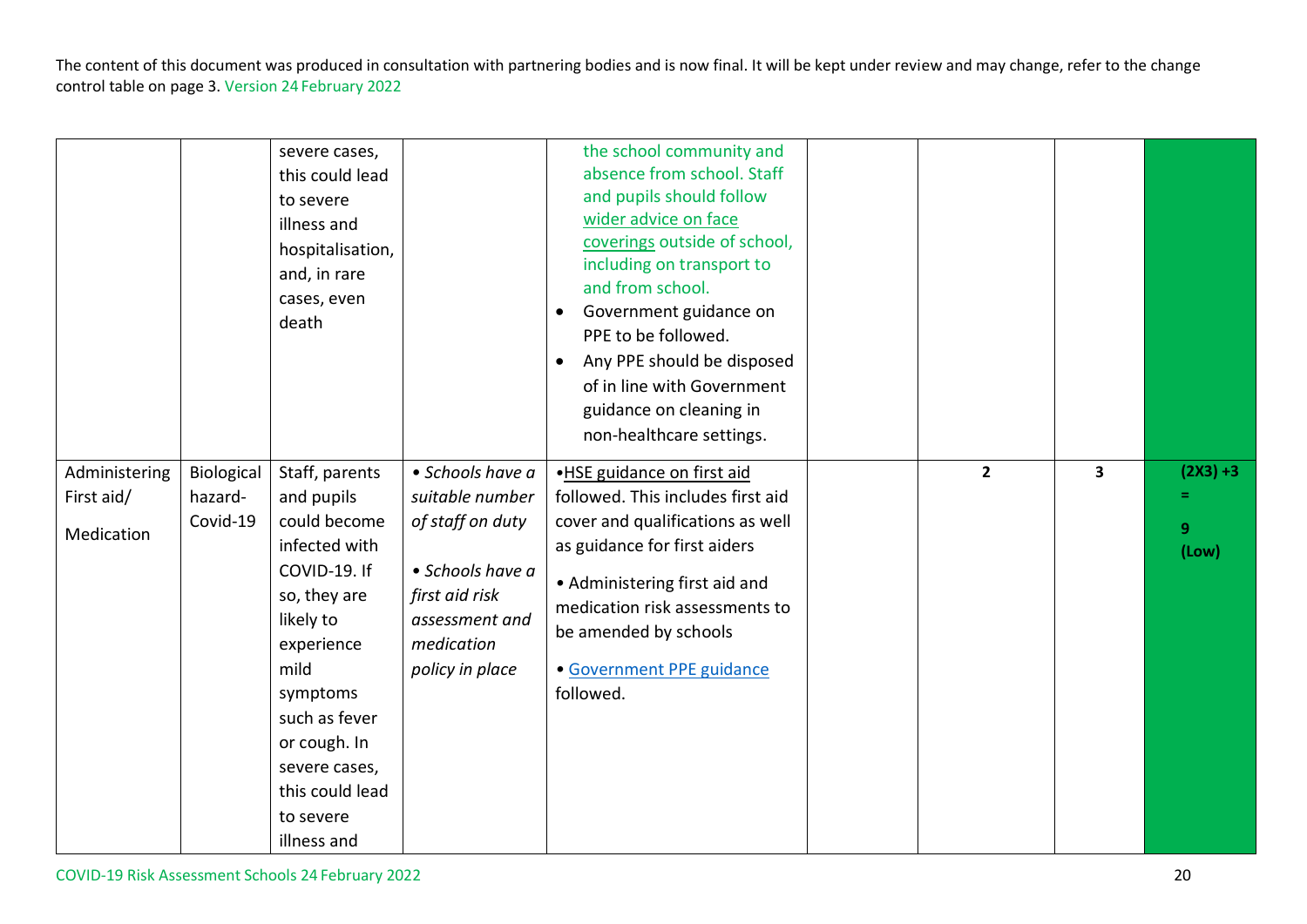|                       |                                   | hospitalisation,<br>and, in rare<br>cases, even<br>death                                                                                                                                                                                                                                                  |                                                                                                                                                                                                                                                                                             |             |                         |                                |
|-----------------------|-----------------------------------|-----------------------------------------------------------------------------------------------------------------------------------------------------------------------------------------------------------------------------------------------------------------------------------------------------------|---------------------------------------------------------------------------------------------------------------------------------------------------------------------------------------------------------------------------------------------------------------------------------------------|-------------|-------------------------|--------------------------------|
| Leaving the<br>school | Biological<br>hazard-<br>Covid-19 | Staff, parents<br>and pupils<br>could become<br>infected with<br>COVID-19. If<br>so, they are<br>likely to<br>experience<br>mild<br>symptoms<br>such as fever<br>or cough. In<br>severe cases,<br>this could lead<br>to severe<br>illness and<br>hospitalisation,<br>and, in rare<br>cases, even<br>death | Staff and pupils to wash<br>$\bullet$<br>their hands with soap and<br>water for at least 20<br>seconds and hands dried or<br>use alcohol hand rub or<br>sanitiser ensuring that all<br>parts of the hands are<br>covered. Skin friendly<br>cleaning wipes can be used<br>as an alternative. | $2^{\circ}$ | $\overline{\mathbf{3}}$ | $(2X3) + 3$<br>Ξ<br>9<br>(Low) |